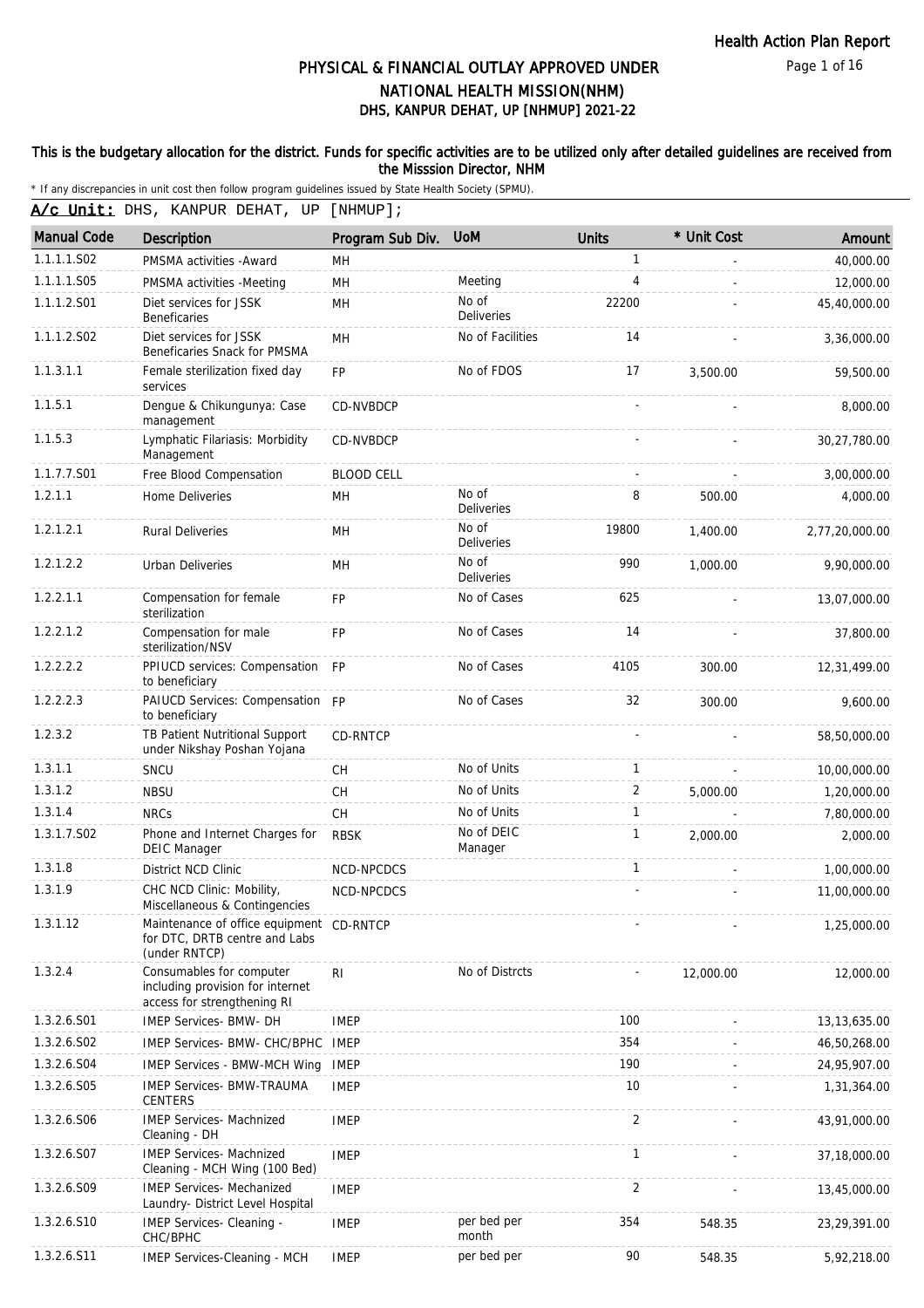Page 2 of 16

# DHS, KANPUR DEHAT, UP [NHMUP] 2021-22 PHYSICAL & FINANCIAL OUTLAY APPROVED UNDER NATIONAL HEALTH MISSION(NHM)

### This is the budgetary allocation for the district. Funds for specific activities are to be utilized only after detailed guidelines are received from the Misssion Director, NHM

| <b>Manual Code</b> | Description                                                                                                                                                                                                  | Program Sub Div. | <b>UoM</b>              | <b>Units</b> | * Unit Cost | Amount         |
|--------------------|--------------------------------------------------------------------------------------------------------------------------------------------------------------------------------------------------------------|------------------|-------------------------|--------------|-------------|----------------|
|                    | Wing                                                                                                                                                                                                         |                  | month                   |              |             |                |
| 1.3.2.6.S12        | IMEP Services-Cleaning -<br><b>TRAUMA CENTERS</b>                                                                                                                                                            | <b>IMEP</b>      | per bed per<br>month    | 10           | 548.35      | 65,802.00      |
| 1.3.2.6.S17        | <b>IMEP Services- Mechanized</b><br>Laundry- MCH Wing (100 Bed)                                                                                                                                              | <b>IMEP</b>      |                         | 1            |             | 13,45,000.00   |
| 2.2.1              | POL for Family Planning/ Others                                                                                                                                                                              | FP               | No of FDOS              | 17           | 1,000.00    | 17,000.00      |
| 2.2.3              | Mobility support for RBSK Mobile<br>health team                                                                                                                                                              | <b>RBSK</b>      | No of Vehicle           | 20           | 33,000.00   | 79,20,000.00   |
| 2.2.4              | Support for RBSK: CUG<br>connection per team and rental                                                                                                                                                      | <b>RBSK</b>      | No of Team              | 20           | 200.00      | 48,000.00      |
| 2.2.11             | Any Other                                                                                                                                                                                                    |                  |                         |              |             | 48,000.00      |
| 2.3.1.1.2          | Monthly Village Health and<br><b>Nutrition Days</b>                                                                                                                                                          | RI.              | No of Session           | 10440        | 100.00      | 10,44,000.00   |
| 2.3.1.10           | Mobility support for mobile<br>health team/ TA/DA to<br>vaccinators                                                                                                                                          | RI               | No of Vehicle           | 3            | 3,96,000.00 | 11,88,000.00   |
| 2.3.1.11           | Outreach for demand<br>generation, testing and<br>treatment of Viral Hepatitis<br>through Mobile Medical<br>Units/NGOs/CBOs/etc                                                                              | CD-NVHCP         |                         |              |             | 20,000.00      |
| 2.3.2.3            | DMHP: Targeted interventions at NCD-NMHP<br>community level Activities &<br>interventions targeted at<br>schools, colleges, workplaces,<br>out of school adolescents, urban<br>slums and suicide prevention. |                  |                         | $\mathbf{1}$ |             | 6,00,000.00    |
| 2.3.3.2            | Screening and free spectacles to<br>school children                                                                                                                                                          | NCD-NPCB         | No of Cases             |              |             | 6,29,650.00    |
| 2.3.3.3            | Screening and free spectacles<br>for near work to Old Person                                                                                                                                                 | NCD-NPCB         | No of Cases             |              |             | 3, 14, 825.00  |
| 2.3.3.4.1          | Coverage of Public School and<br>Private school                                                                                                                                                              | NCD-NTCP         |                         | $\mathbf{1}$ |             | 4,99,660.00    |
| 2.3.3.4.5          | Sensitization campaign for<br>college students                                                                                                                                                               | NCD-NTCP         |                         | $\mathbf{1}$ |             | 2,00,000.00    |
| 3.1.1.3.2.501      | ASHA/AWW/Volunteer Incentive<br>for detection of leprosy                                                                                                                                                     | CD-NLEP          |                         |              |             | 49,250.00      |
| 3.1.1.3.2.S02      | <b>ASHA Incentive for PB</b><br>(Treatment completion)                                                                                                                                                       | CD-NLEP          |                         |              |             | 41,200.00      |
| 3.1.1.3.2.S03      | <b>ASHA Incentive for MB</b><br>(Treatment completion)                                                                                                                                                       | CD-NLEP          |                         |              |             | 47,280.00      |
| 3.1.1.3.3          | Any Other ASHS Incentives<br>(ASHA Involvement under NLEP<br>- Sensitisation)                                                                                                                                | CD-NLEP          |                         |              |             | 33,200.00      |
| 3.1.1.3.A.S01      | ASHA Incentive/ Honorarium for<br>Malaria and LLIN Distribution                                                                                                                                              | CD-NVBDCP        |                         |              |             | 2,25,000.00    |
| 3.1.1.3.A.S02      | ASHA Incentive for Dengue and<br>Chikungunya                                                                                                                                                                 | CD-NVBDCP        |                         |              |             | 17,30,000.00   |
| 3.1.1.4.A.1.S01    | ASHA Incentive Filling of CBAC<br>forms and familly folder of<br>patients with confirm NCD cases                                                                                                             | <b>CP</b>        | No. of<br>Beneficiaries |              | 10.00       | 29, 36, 320.00 |
| 3.1.1.1.4.S09.A    | ASHA incentive for HRP<br>identification and follow up                                                                                                                                                       | MН               | No of HRP               | 2500         | 300.00      | 7,50,000.00    |
| 3.1.1.1.1.S01      | JSY Incentive to ASHA                                                                                                                                                                                        | MH               | No of<br>Deliveries     | 18900        |             | 1,13,40,000.00 |
| 3.1.1.1.1.S03      | National Iron Plus Incentive for<br>mobilizing children and/or<br>ensuring compliance and<br>reporting (6-59 months)                                                                                         | <b>CH</b>        | No of ASHA              | 1664         | 50.00       | 4,99,200.00    |
| 3.1.1.1.2.S01      | ASHA incentive under MAA<br>programme @ Rs 100 per ASHA<br>for quarterly mother's meeting                                                                                                                    | <b>CH</b>        | No of ASHA              | 1664         | 100.00      | 6,65,600.00    |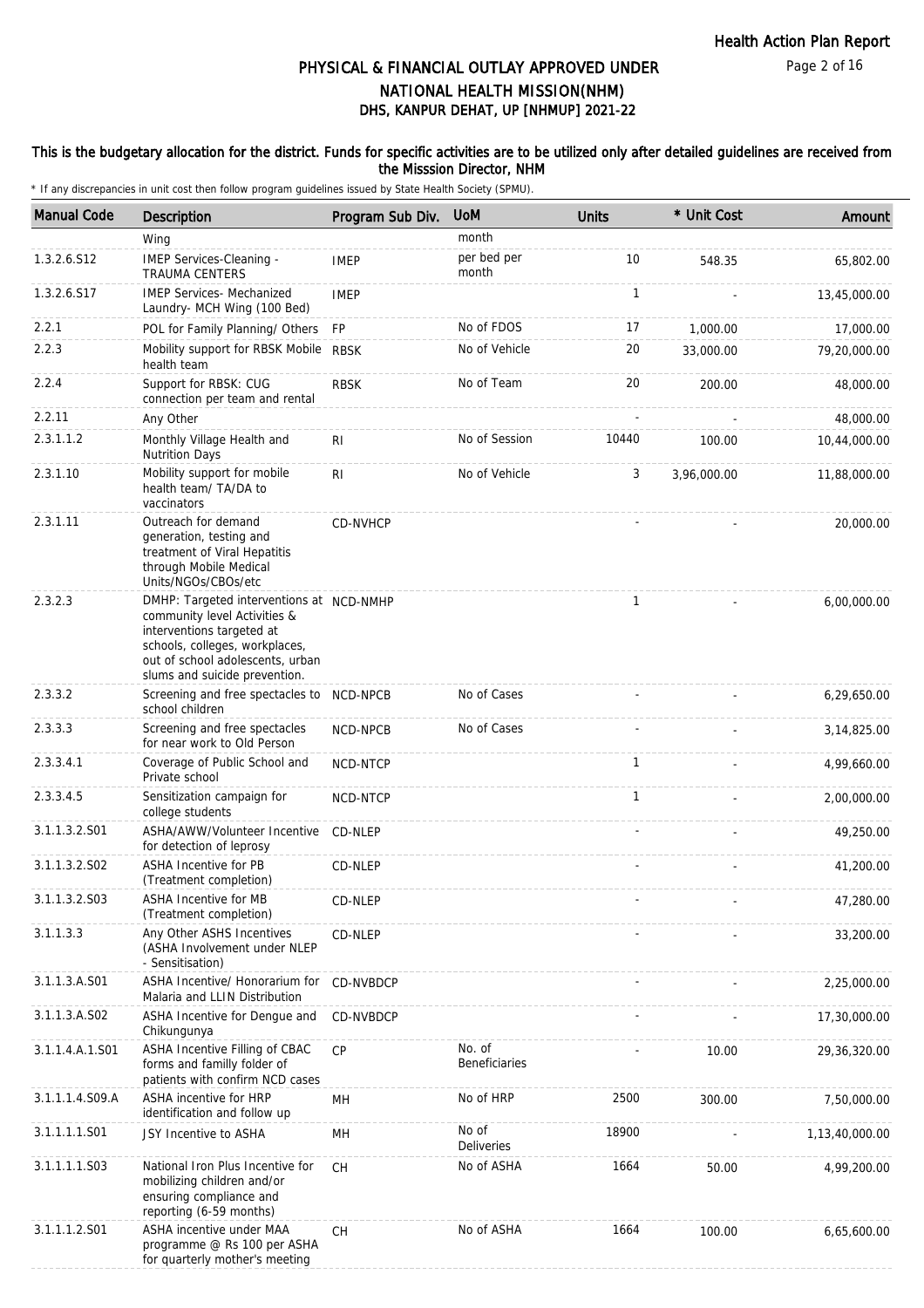### This is the budgetary allocation for the district. Funds for specific activities are to be utilized only after detailed guidelines are received from the Misssion Director, NHM

| <b>Manual Code</b> | Description                                                                                                      | Program Sub Div. | <b>UoM</b>                               | <b>Units</b> | * Unit Cost | Amount         |
|--------------------|------------------------------------------------------------------------------------------------------------------|------------------|------------------------------------------|--------------|-------------|----------------|
| 3.1.1.1.2.S02      | Incentive for Home Based<br>Newborn Care programme                                                               | CH               | No. of Child                             | 30239        | 250.00      | 75,59,750.00   |
| 3.1.1.1.2.S04      | Incentive for referral of SAM<br>cases to NRC and for follow up<br>of discharge SAM children from<br><b>NRCs</b> | <b>CH</b>        | No.of SAM<br>Child referal &<br>followup | 1            | 150.00      | 28,800.00      |
| 3.1.1.1.2.S05      | <b>Incentive for National</b><br>Deworming Day for mobilising<br>out of school children                          | <b>RKSK</b>      | <b>ASHA</b>                              | 1793         | 100.00      | 1,79,300.00    |
| 3.1.1.1.2.S06      | Incentive for IDCF for<br>prophylactic distribution of ORS<br>to family with under-five<br>children.             | CH               | No of ASHA                               | 1664         | 100.00      | 1,66,400.00    |
| 3.1.1.1.2.S07      | Incentive to ASHA for Quaterly<br>Visit Under HBYC                                                               | CH               | No of Children                           | 8389         | 50.00       | 20,97,250.00   |
| 3.1.1.1.3.S01      | ASHA Incentive under<br>Immunzation                                                                              | R <sub>1</sub>   | No of Children                           | 42678        | 225.00      | 96,02,460.00   |
| 3.1.1.1.4.S09.B    | Reimbursement of travel<br>expenses for accompanying a<br>women to facility for medical<br>abortion              | <b>FP</b>        | No of Cases                              | 100          | 225.00      | 22,500.00      |
| 3.1.1.1.4.S09.C    | Reimbursement of travel<br>expenses for accompanying a<br>women to facility for surgical<br>abortion (MVA/EVA)   | <b>FP</b>        | No of Cases                              | 100          | 150.00      | 15,000.00      |
| 3.1.1.1.4.S02      | ASHA Incentives under Nayi Pehl FP<br>Kit                                                                        |                  | No of Kits                               | 6656         | 100.00      | 6,65,600.00    |
| 3.1.1.1.4.S04      | ASHA PPIUCD incentive for<br>accompanying the client for<br>PPIUCD insertion                                     | <b>FP</b>        | No of Cases                              | 5550         | 150.00      | 8,32,499.00    |
| 3.1.1.1.4.S05      | ASHA PAIUCD incentive for<br>accompanying the client for<br>PAIUCD insertion                                     | <b>FP</b>        | No. of cases                             | 32           | 150.00      | 4,800.00       |
| 3.1.1.1.4.S06.A    | ASHA incentive under ESB<br>scheme for promoting spacing of<br>births between 02 children                        | <b>FP</b>        | No. of cases                             | 1615         | 500.00      | 8,07,500.00    |
| 3.1.1.1.4.S06.B    | ASHA incentive under ESB<br>scheme for promoting spacing of<br>02 years after marriage                           | <b>FP</b>        | No. of cases                             | 986          |             | 4,93,000.00    |
| 3.1.1.1.4.S07      | ASHA incentive under ESB<br>scheme for promoting Adoption<br>of Limiting Method upto Two<br>Children             | <b>FP</b>        | No of Cases                              | 102          | 1,000.00    | 1,02,000.00    |
| 3.1.1.5            | ASHA incentives for routine<br>activities                                                                        | <b>CP</b>        | No. of Rural &<br>Rurban ASHA            |              | 2,000.00    | 4,24,32,000.00 |
| 3.1.1.6.S01        | Incentive to ASHA Facilitator for<br>CBAC, HRP and SAM Tracking                                                  | CP               | No of AF                                 |              | 1,700.00    | 17,34,000.00   |
| 3.1.1.6.S02        | Incentive to ASHA for Health<br>Promotion Day                                                                    | CP               | No. of Rural &<br>Rurban ASHA            |              | 200.00      | 42,43,200.00   |
| 3.1.1.6.S03        | Incentive to ASHA under PMMVY CP                                                                                 |                  | No. of<br><b>Beneficiaries</b>           |              | 100.00      | 12,64,200.00   |
| 3.1.1.6.S04        | ASHA Beema- Pradhan Mantri<br>Jeevan Jyoti & Suraksh Bima<br>Yojna                                               | CP               |                                          |              |             | 5,64,978.00    |
| 3.1.3.1.1.S01      | Asha/ Asha Sangni Uniform                                                                                        | CP               | No. of<br>Rural, Rurban<br>ASHA & AF     |              | 600.00      | 11,34,600.00   |
| 3.1.3.1.1.S02      | Asha/ Asha Sangni Umbrella                                                                                       | <b>CP</b>        | No. of<br>Rural, Rurban<br>ASHA & AF     |              | 200.00      | 3,78,200.00    |
| 3.1.3.1.3          | Awards to ASHA's/Link workers                                                                                    | <b>CP</b>        | No. of<br>Rural, Urban<br>Rurban ASHA,   |              | 300.00      | 5,70,400.00    |
| 3.1.3.1.6          | Supervision costs by ASHA                                                                                        | CP               | No of AF                                 |              | 7,200.00    | 73,44,000.00   |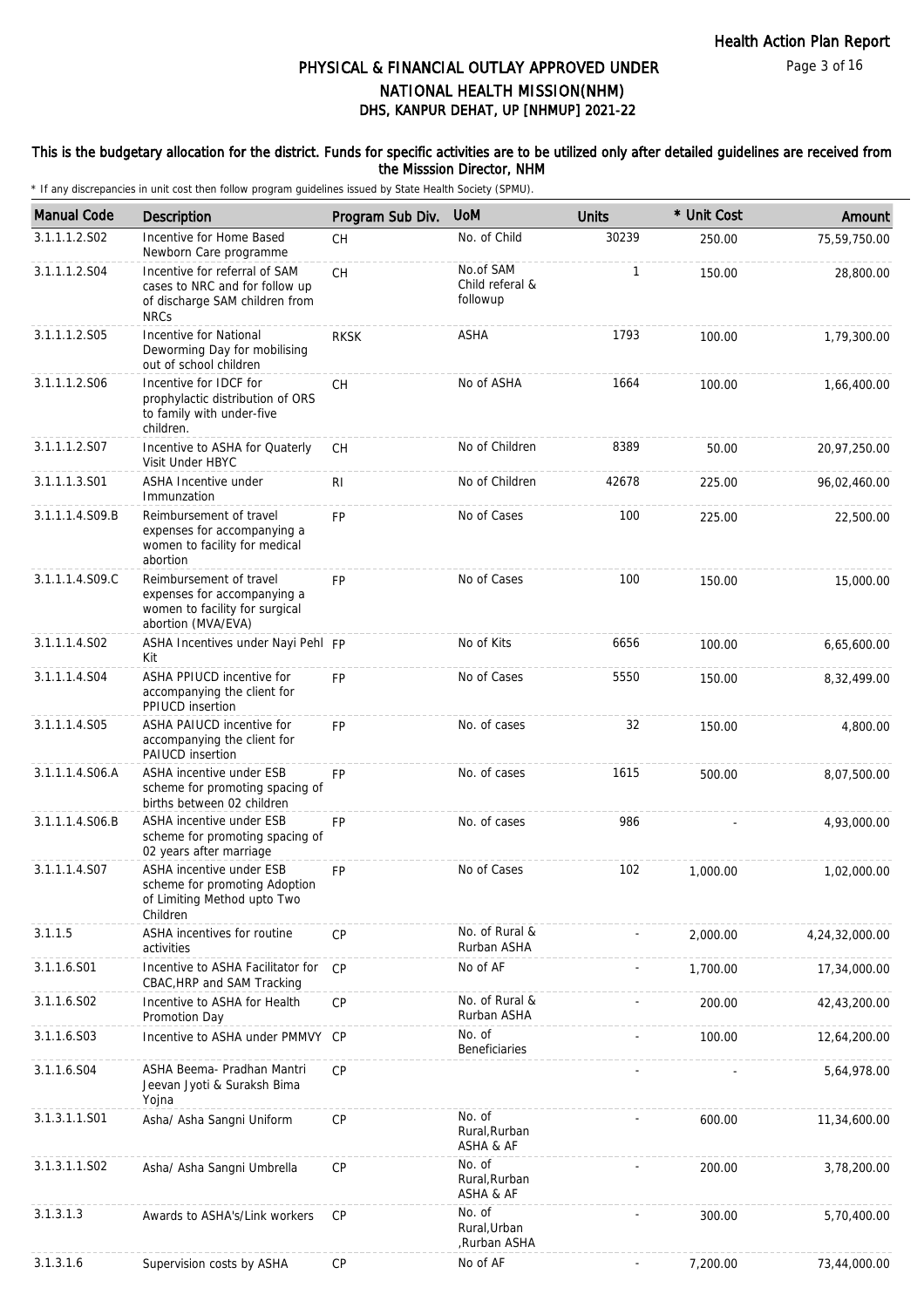#### This is the budgetary allocation for the district. Funds for specific activities are to be utilized only after detailed guidelines are received from the Misssion Director, NHM

| <b>Manual Code</b> | Description                                                                                                                       | Program Sub Div. UoM |                                   | <b>Units</b>   | * Unit Cost | Amount         |
|--------------------|-----------------------------------------------------------------------------------------------------------------------------------|----------------------|-----------------------------------|----------------|-------------|----------------|
|                    | facilitators (Shangni) (12<br>months)                                                                                             |                      |                                   |                |             |                |
| 3.1.1.1.3.S02.A    | Mobilization of children through<br>ASHA or other mobilizers                                                                      | <b>RI</b>            | No of Session                     | 20127          | 150.00      | 30,19,050.00   |
| 3.1.3.5.S01        | Incentive for other link workers<br>for Prepration of Due List of<br>Childrens to be immunized                                    | R <sub>l</sub>       | No of Session                     | 21600          | 100.00      | 21,60,000.00   |
| 3.1.2.10.S03       | Incentive to ASHA Cluster<br>Meeting                                                                                              | <b>CP</b>            |                                   |                |             | 13,81,200.00   |
| 3.2.3.1.1          | <b>Treatment Supporter</b><br>Honorarium (Rs 1000)                                                                                | CD-RNTCP             |                                   |                |             | 13,50,000.00   |
| 3.2.3.1.2          | <b>Treatment Supporter</b><br>Honorarium (Rs 5000)                                                                                | CD-RNTCP             |                                   |                |             | 2,07,000.00    |
| 3.2.3.1.3          | Incentive for informant (Rs 500)                                                                                                  | CD-RNTCP             |                                   |                |             | 2,29,500.00    |
| 3.2.3.1.4.S01      | <b>State/District TB Forums</b>                                                                                                   | CD-RNTCP             |                                   |                |             | 5,000.00       |
| 3.2.3.1.4.S02      | Community Engagement<br>activities /Incentive for<br>community<br>volunteers/supervisors /LT etc<br>undertaking ACF               | CD-RNTCP             |                                   |                |             | 14,25,000.00   |
| 3.2.2.1.1.S01      | Operational cost for Spray<br>Wages                                                                                               | CD-NVBDCP            |                                   |                |             | 12,27,729.00   |
| 3.3.3.2            | Training of PRI's<br>representatives/ Police<br>personnel/ Teachers/ Transport<br>personnel/ NGO personnel/<br>other stakeholders | NCD-NTCP             |                                   | $\mathbf{1}$   |             | 30,000.00      |
| 3.3.3.3            | Training of PRI under National<br>Program for Climate Change and<br>Human Health (NPCCHH)                                         | NCD-NPCCHH           |                                   | $\mathbf{1}$   |             | 70,000.00      |
| 3.3.4.S01          | <b>AAA Platform</b>                                                                                                               | <b>CP</b>            | No. of Rural &<br>Rurban ASHA     |                | 75.00       | 27,18,000.00   |
| 4.1.1              | <b>District Hospitals</b>                                                                                                         | <b>CP</b>            | No. of DH                         | $\overline{2}$ | 5,00,000.00 | 10,00,000.00   |
| 4.1.3              | <b>Community Health Centers</b>                                                                                                   | <b>CP</b>            | No of CHC                         | 14             | 2,50,000.00 | 35,00,000.00   |
| 4.1.4              | Primary Health Centers                                                                                                            | СP                   | No of PHC                         | 25             | 87,500.00   | 21,87,500.00   |
| 4.1.5              | Sub Centers                                                                                                                       | CP                   | No. of Sub<br>Centre              | ÷.             | 10,000.00   | 22,30,000.00   |
| 4.1.6              | Village Health Sanitation &<br><b>Nutrition Committee</b>                                                                         | <b>CP</b>            | No. of VHSNC                      |                | 10,000.00   | 86,10,000.00   |
| 4.1.7.S01          | H&WC Additional Untied Grant-<br>SC                                                                                               | <b>CP</b>            | No. of HWC-<br>SC.                |                | 30,000.00   | 36,10,000.00   |
| 4.1.7.S02          | H&WC Additional Untied Grant-<br>PHC                                                                                              | CP                   | No. of HWC-<br>PHC                |                | 50,000.00   | 12,50,000.00   |
| 5.1.1.2.8          | Infrastructure strengthening of<br>SC to H&WC                                                                                     | <b>CP</b>            | No. of HWC-<br><b>SC</b>          |                | 7,00,000.00 | 2,38,00,000.00 |
| 5.1.2              | Sub Centre Rent and<br>Contingencies                                                                                              | CP                   |                                   |                |             | 16,92,000.00   |
| 5.3.3              | Blood bank/ Blood storage/ Day<br>care centre for<br>hemoglobinopathies                                                           | <b>BLOOD CELL</b>    | Lumpsump                          |                |             | 50,000.00      |
| 5.3.9              | Safety Pits                                                                                                                       | RI                   | No of piece                       | 14             | 6,000.00    | 84,000.00      |
| 5.3.14             | Civil Works under RNTCP                                                                                                           | CD-RNTCP             |                                   |                |             | 1,20,000.00    |
| 6.1.1.1.2.502      | FRU Strengthening                                                                                                                 | MH                   | List of<br>Different<br>Equipment |                |             | 15,61,797.00   |
| 6.1.1.1.5          | Any other Equipment<br>(Instrument and Equipment for<br>HWC)                                                                      | MH                   | List of<br>Different<br>Equipment | 4              |             | 8,00,000.00    |
| 6.1.1.3.3          | Minilap kits                                                                                                                      | FP                   | No of Kits                        | 25             | 3,000.00    | 75,000.00      |
| 6.1.1.3.5          | PPIUCD forceps                                                                                                                    | FP                   | No of Kelly<br>forcep             | 60             | 600.00      | 36,000.00      |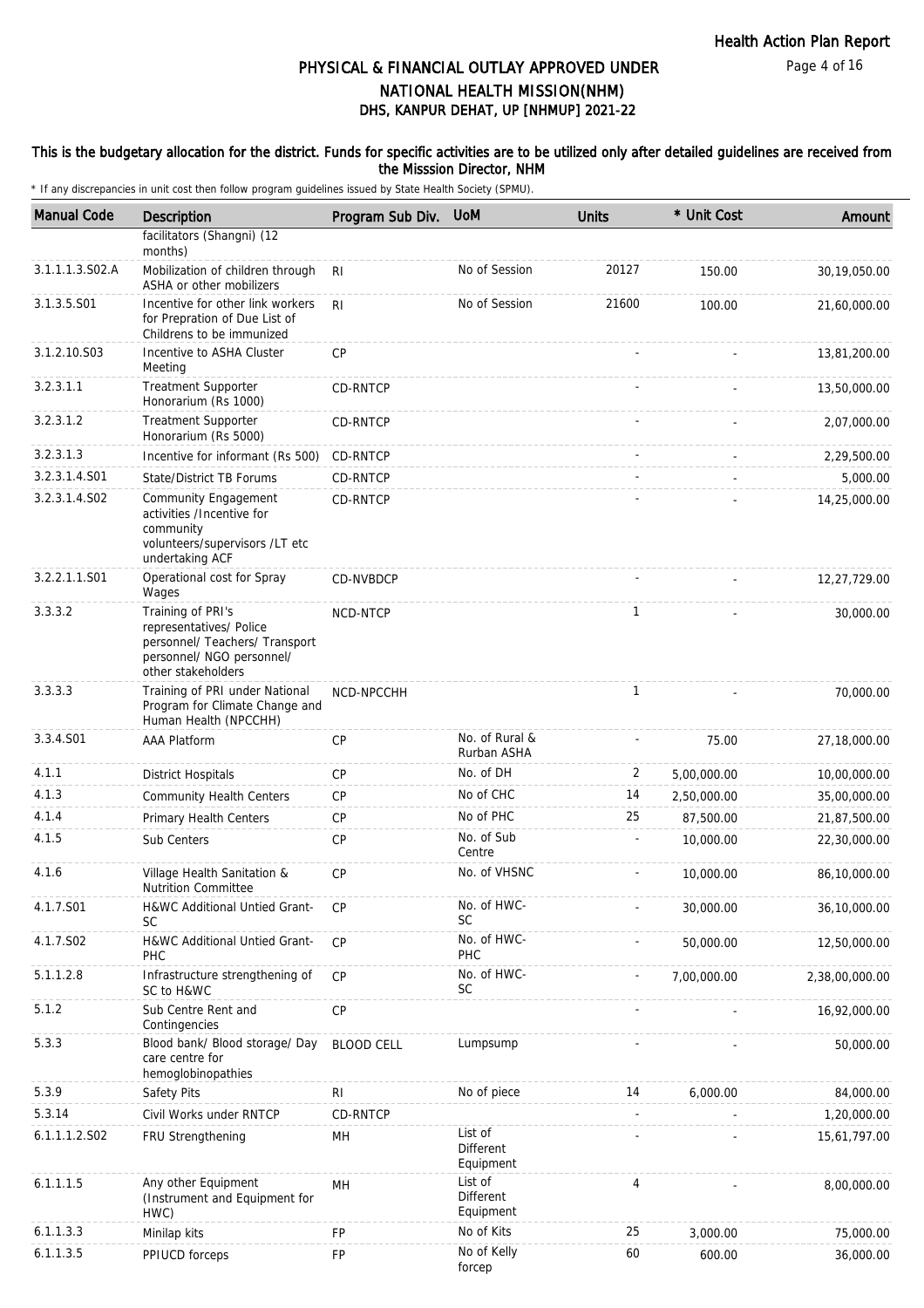Page 5 of 16

# DHS, KANPUR DEHAT, UP [NHMUP] 2021-22 PHYSICAL & FINANCIAL OUTLAY APPROVED UNDER NATIONAL HEALTH MISSION(NHM)

### This is the budgetary allocation for the district. Funds for specific activities are to be utilized only after detailed guidelines are received from the Misssion Director, NHM

| <b>Manual Code</b> | <b>Description</b>                                                                                         | Program Sub Div.  | <b>UoM</b>                 | <b>Units</b> | * Unit Cost | Amount       |
|--------------------|------------------------------------------------------------------------------------------------------------|-------------------|----------------------------|--------------|-------------|--------------|
| 6.1.5.1.1          | Grant-in-aid for Vision Centre<br>(PHC) (Govt.)                                                            | NCD-NPCB          |                            |              |             | 1,00,000.00  |
| 6.1.1.21.1         | Recurring GIA: Machinery &<br>Equipment for DH                                                             | NCD-NPHCE         |                            | $\mathbf{1}$ |             | 1,50,000.00  |
| 6.1.2.6.F1.S03     | IT Recurring Expenses for PHC                                                                              | CP                |                            |              |             | 1,25,000.00  |
| 6.1.4.3.1          | <b>MCR</b>                                                                                                 | CD-NLEP           |                            |              |             | 80,000.00    |
| 6.1.4.3.2          | Aids/Appliance                                                                                             | CD-NLEP           |                            |              |             | 17,000.00    |
| 6.1.4.3.3          | Equipment                                                                                                  | CD-NLEP           |                            |              |             | 5,000.00     |
| 6.1.6.1            | Repairs of Laparoscopes                                                                                    |                   | No of<br>Laproscopes       | 1            | 25,000.00   | 25,000.00    |
| 6.2.1.1.A7.S05.a   | Drugs & Consumables Normal<br>Delivery L1 Facility                                                         | MН                | No of<br><b>Deliveries</b> | 700          |             | 14,000.00    |
| 6.2.1.1.A7.S05.b   | Drugs & Consumables Normal<br>Delivery L2 Facility                                                         | MН                | No of<br><b>Deliveries</b> | 13000        |             | 5,20,000.00  |
| 6.2.1.1.A7.S05.c   | Drugs & Consumables Normal<br>Delivery L3 Facility                                                         | MH                | No of<br><b>Deliveries</b> | 9200         |             | 7,36,000.00  |
| 6.2.1.1.A7.S05.d   | Drugs & Consumables Caesarean MH<br>Delivery L3 Facility                                                   |                   | No of<br><b>Deliveries</b> | 200          |             | 72,000.00    |
| 6.2.1.2.2.12       | AEFI kit under RI Program                                                                                  | <b>RI</b>         | No. of Kits                | 60           | 200.00      | 12,000.00    |
| 6.2.1.3.1          | Nayi Pehl Kit                                                                                              | <b>FP</b>         | No of Kits                 | 6656         | 220.00      | 14,64,320.00 |
| 6.2.1.5.1          | Medicine for Mobile health team                                                                            | <b>RBSK</b>       | No of Team                 | 20           | 5,000.00    | 1,00,000.00  |
| 6.2.1.6.1          | Red/Black plastic bags et                                                                                  | <b>RI</b>         | No of Session              | 52200        | 9.00        | 4,69,800.00  |
| 6.2.1.6.2          | Bleach/Hypochlorite solution/<br>Twin bucket                                                               | R <sub>1</sub>    | No of Facilities           |              |             | 21,000.00    |
| 6.2.2.1.4          | Replenishment of ASHA HBNC<br>kits                                                                         | <b>CP</b>         | No of ASHA                 |              | 150.00      | 2,48,550.00  |
| 6.2.2.2.2          | Drugs and Supplies for blood<br>related disorders-<br>Haemoglobinopathies                                  | <b>BLOOD CELL</b> |                            |              |             | 20,000.00    |
| 6.2.2.4.1          | Drugs & Supplies for Ayush                                                                                 | <b>AYUSH</b>      | No of Doctors              | 25           | 50,000.00   | 12,50,000.00 |
| 6.2.2.6.1          | Lab strengthening of SHC - HWC CP                                                                          |                   |                            |              |             | 27,90,000.00 |
| 6.2.2.6.2          | Lab strengthening of PHC - HWC CP                                                                          |                   |                            |              |             | 7,50,000.00  |
| 6.2.3.1.1          | Chloroquine phosphate tablets                                                                              | CD-NVBDCP         |                            |              |             | 25,000.00    |
| 6.2.3.1.2          | Primaguine tablets 2.5 mg                                                                                  | CD-NVBDCP         |                            |              |             | 12,500.00    |
| 6.2.3.1.3          | Primaquine tablets 7.5 mg                                                                                  | CD-NVBDCP         |                            |              |             | 25,000.00    |
| 6.2.3.1.12         | RDT Malaria - bi-valent (For Non CD-NVBDCP<br>Project states)                                              |                   |                            |              |             | 2,13,500.00  |
| 6.2.3.2.1          | Supportive drugs, lab. Reagents                                                                            | CD-NLEP           |                            |              |             | 13,000.00    |
| 6.2.3.3.1          | Laboratory Materials                                                                                       | CD-RNTCP          |                            |              |             | 13,20,000.00 |
| 6.2.3.3.2          | Procurement of Drugs                                                                                       | CD-RNTCP          |                            |              |             | 6,80,000.00  |
| 6.2.4.1.1          | Assistance for<br>consumables/drugs/medicines to<br>the Govt./District Hospital for<br>Cat sx etc          | NCD-NPCB          | No of Cases                |              |             | 11,07,360.00 |
| 6.2.4.5.1          | Drugs & Consumables for NCD<br>Management (incl. Diabetes,<br>Hypertension, Strokes etc)for<br>whole dist. | NCD-NPCDCS        |                            | $\mathbf{1}$ |             | 2,00,000.00  |
| 6.2.4.5.3          | Drugs & Diagnostic for NCD<br>Management incl. Diabetes,<br>Hypertension, Strokes etc                      | NCD-NPCDCS        |                            |              |             | 3,30,000.00  |
| 6.1.3.2.a.S01      | Free Diagnostics for Pregnant<br>women under JSSK - USG on<br>PPP for PMSMA                                | MН                | No of ANC                  | 1200         |             | 3,60,000.00  |
| 6.1.3.2.a.S02      | Free Diagnostics for Pregnant<br>women under JSSK- AVD for for<br>HIV & Syphilis at VHNDs                  | MH                | No of ANC                  | 225          |             |              |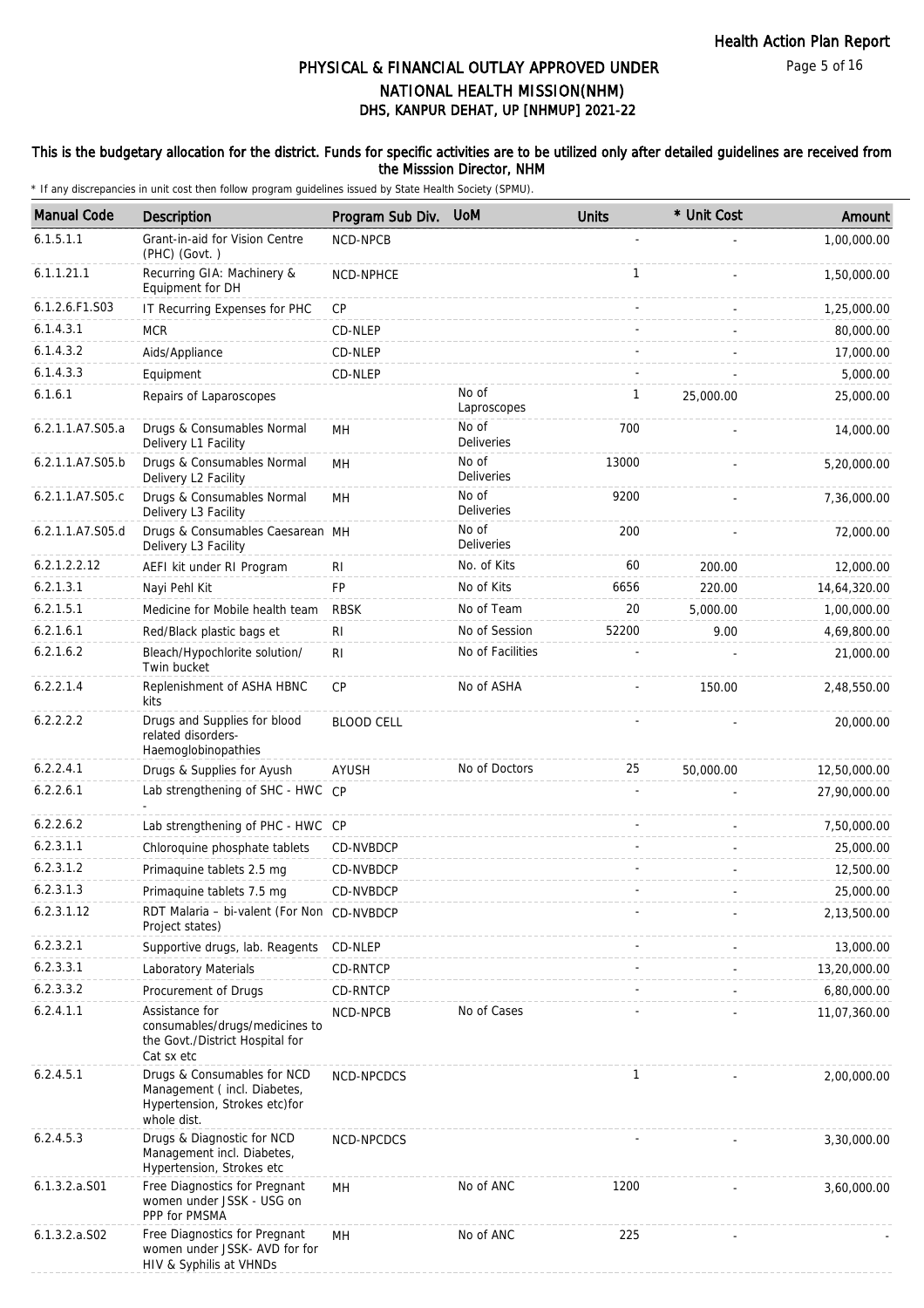Page 6 of 16

# DHS, KANPUR DEHAT, UP [NHMUP] 2021-22 PHYSICAL & FINANCIAL OUTLAY APPROVED UNDER NATIONAL HEALTH MISSION(NHM)

### This is the budgetary allocation for the district. Funds for specific activities are to be utilized only after detailed guidelines are received from the Misssion Director, NHM

| <b>Manual Code</b> | Description                                                                              | Program Sub Div. | <b>UoM</b>                                                | <b>Units</b> | * Unit Cost | Amount         |
|--------------------|------------------------------------------------------------------------------------------|------------------|-----------------------------------------------------------|--------------|-------------|----------------|
| 6.1.3.2.a. S03     | Free Diagnostics for Pregnant<br>women under JSSK-MH                                     | <b>MH</b>        | No of ANC                                                 | 42000        |             | 4,20,000.00    |
| 6.1.3.2.b          | Free Diagnostics for Sick infants<br>under JSSK                                          | CH               | No of Units                                               | $\mathbf{1}$ |             | 1,20,000.00    |
| 6.3.1.S03          | Any other (please specify)                                                               |                  |                                                           |              |             | 32,00,000.00   |
| 7.5.1              | Tribal Patient Support &<br><b>Transportation Charges</b>                                | <b>CD-RNTCP</b>  |                                                           |              |             | 50,600.00      |
| 7.5.2              | Sample collecton &<br>transportation charges                                             | CD-RNTCP         |                                                           |              |             | 2,00,450.00    |
| 8.1.1.1            | ANMs - MH                                                                                | MН               | No of MH ANM                                              | 115          |             | 2,50,47,454.00 |
| 8.1.1.1.S01        | ANM For New Sub-Center - CP                                                              | CP               |                                                           |              |             | 13, 19, 837.00 |
| 8.1.1.2.S01        | Staff Nurses-100 Beded MCH<br>Wing Neotology                                             | MH               | No of MCH<br>Neonatology<br>trained Staff<br><b>Nurse</b> |              |             | 55,62,162.00   |
| 8.1.1.2.S02        | Staff Nurses-100 Beded MCH<br>Wing nursing sister                                        | MH               | No of MCH<br><b>Nursing Sister</b>                        |              |             | 12,44,938.00   |
| 8.1.1.2.S05        | <b>Staff Nurses-MH</b>                                                                   | MН               | No of MH<br><b>Staff Nurse</b>                            | 48           |             | 1,34,80,009.00 |
| 8.1.1.2.S11        | Staff Nurse HWC - CP                                                                     | <b>CP</b>        |                                                           |              |             | 47,86,723.00   |
| 8.1.1.2.S12        | Staff Nurses HWC - MH                                                                    | MH               |                                                           | 12           |             | 14,40,936.00   |
| 8.1.1.5.S01        | Laboratory Technicians -100<br>Beded MCH Wing                                            | <b>MH</b>        | No of MCH<br>Laboratory<br>Technician                     |              |             | 11,04,822.00   |
| 8.1.1.5.S02        | Laboratory Technicians -HR                                                               | <b>HR</b>        |                                                           | 6            |             | 9,81,351.00    |
| 8.1.1.5.S04        | Laboratory Technicians - RNTCP                                                           | CD-RNTCP         |                                                           | ÷,           |             | 47,95,000.00   |
| 8.1.1.6.S05        | OT Technician                                                                            | <b>MIS</b>       | No of MH OT<br>technician                                 |              |             | 7,09,200.00    |
| 8.1.1.6.S06        | OT Technician-MCH Wing                                                                   | MН               | No of MCH OT<br>Technician                                | L.           |             | 4, 14, 263.00  |
| 8.1.1.10.S02       | Physiotherapist/ Occupational<br>Therapist-CD-NLEP                                       | CD-NLEP          |                                                           |              |             | 4,62,332.00    |
| 8.1.1.12.S02       | Para Medical Worker CD-NLEP                                                              | CD-NLEP          |                                                           |              |             | 11,83,543.00   |
| 8.1.2.1.S01        | Obstetricians and Gynaecologists MH<br>-100 Beded MCH Wing                               |                  | No of MCH<br>Obstetricians<br>and<br>Gynaecologist<br>S   |              |             | 37,47,600.00   |
| 8.1.2.1.S04        | Obstetricians and Gynaecologists MH<br>-MH                                               |                  | No of MH<br>Obstetricians<br>and<br>Gynaecologist<br>S    |              |             | 58,20,000.00   |
| 8.1.2.2.S01        | Paediatricians- 100 Beded MCH<br>Wing                                                    | MН               | No of MCH<br>Pediatrician                                 |              |             | 32,40,000.00   |
| 8.1.2.3.S02        | Anaesthetists -100 Beded MCH<br>Wing                                                     | MH               | No of MCH<br>Anesthetic                                   |              |             | 32,40,000.00   |
| 8.1.2.3.S05        | Anaesthetists -MH                                                                        | MH               | No of MH<br>Anesthetic                                    |              |             | 54,00,000.00   |
| 8.1.2.5.S01        | Radiologists- 100 Beded MCH<br>Wing                                                      | MН               | No of MCH<br>Radiologist                                  |              |             | 11,70,000.00   |
| 8.1.2.6.S01        | Pathologists/ Haemotologists-<br>100 Beded MCH Wing                                      | MH               | No of MCH<br>Pathologist                                  |              |             | 10,80,000.00   |
| 8.1.3.10.S01       | FRU Operationalization for<br>Gynae & anesthetist specialist on<br>call from govt sector | MН               | No of C<br>Section                                        | 12           |             | 36,000.00      |
| 8.1.3.10.S02       | FRU Operationalization<br>Gynecologists specialist on call<br>from pvt sector            | MН               | No of C<br>Section                                        | 6            |             | 27,000.00      |
| 8.1.3.10.S03       | FRU Operationalization                                                                   | MН               | No of C                                                   | 6            |             | 18,000.00      |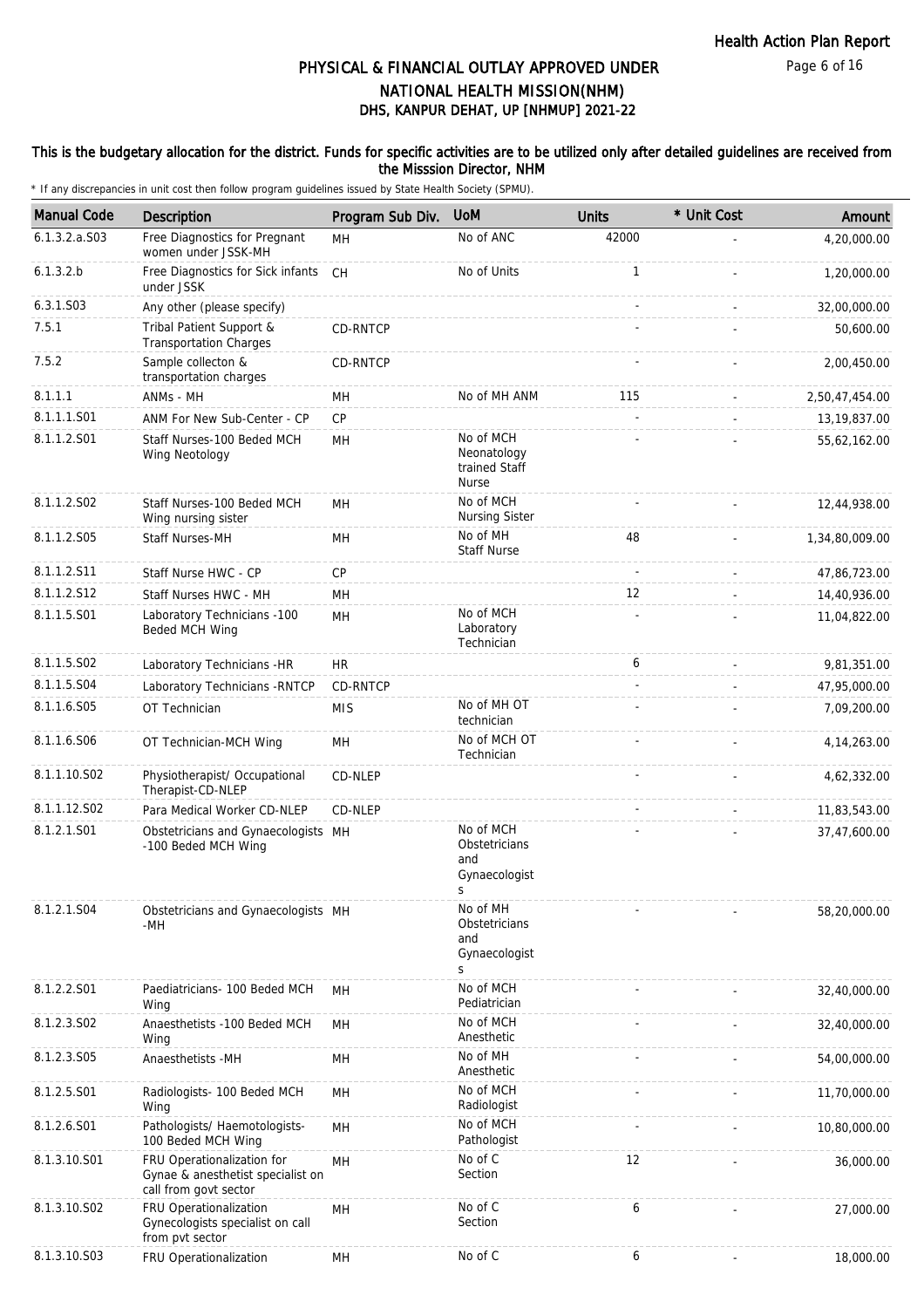#### Page 7 of 16

# DHS, KANPUR DEHAT, UP [NHMUP] 2021-22 PHYSICAL & FINANCIAL OUTLAY APPROVED UNDER NATIONAL HEALTH MISSION(NHM)

### This is the budgetary allocation for the district. Funds for specific activities are to be utilized only after detailed guidelines are received from the Misssion Director, NHM

| <b>Manual Code</b> | Description                                                 | Program Sub Div.  | <b>UoM</b>                     | <b>Units</b>   | * Unit Cost | Amount         |
|--------------------|-------------------------------------------------------------|-------------------|--------------------------------|----------------|-------------|----------------|
|                    | anesthetist specialist on call for<br>from pvt sector       |                   | Section                        |                |             |                |
| 8.1.4.1.S01        | Dental Surgeons- DH &CHC                                    | <b>HR</b>         |                                | $\mathbf{1}$   |             |                |
| 8.1.5.S03          | Medical Officers - MH                                       | MH                | No of MH LMO                   |                |             | 26,07,000.00   |
| 8.1.6.1            | <b>AYUSH MOS</b>                                            | AYUSH             |                                | 25             |             | 1,28,31,090.00 |
| 8.1.6.2            | Pharmacist - AYUSH                                          | <b>AYUSH</b>      |                                | 14             |             | 30,31,987.00   |
| 8.1.7.1.1          | MOs- AYUSH                                                  | <b>RBSK</b>       |                                | 33             |             | 1,19,84,928.00 |
| 8.1.7.1.2.S01      | MOs-MBBS                                                    | <b>RBSK</b>       |                                | 4              |             | 29,36,016.00   |
| 8.1.7.1.2.S02      | MOs-Dental MO/ BDS                                          | <b>RBSK</b>       |                                | 3              |             | 21,40,740.00   |
| 8.1.7.1.3          | <b>Staff Nurse</b>                                          | <b>RBSK</b>       |                                | $\overline{2}$ |             | 6,72,768.00    |
| 8.1.7.1.4          | ANM                                                         | <b>RBSK</b>       |                                | 18             |             | 41,02,704.00   |
| 8.1.7.1.5.S01      | Para Medical Worker                                         | <b>RBSK</b>       |                                | 4              |             | 9,68,832.00    |
| 8.1.7.1.5.S02      | Pharmacists                                                 | <b>RBSK</b>       |                                | 16             |             | 43,84,462.00   |
| 8.1.8.1            | <b>Medical Officers</b>                                     | CН                | No. of Mos                     | 1              |             | 7,56,000.00    |
| 8.1.8.2            | <b>Staff Nurse</b>                                          | CH                | No. of SNs                     | 4              |             | 15,13,008.00   |
| 8.1.8.3            | Cook cum caretaker                                          | CH                | No. of Cook<br>cum Caretaker   | $\overline{2}$ |             | 3,08,551.00    |
| 8.1.8.5            | Feeding demonstrator for NRC                                | CH                | No. of FDs                     | $\mathbf{1}$   |             | 3,04,454.00    |
| 8.1.9.1.S01        | Paediatrician SNCU-CH                                       | CH                | No. of<br>Peadiatrician        | 3              |             | 90,00,000.00   |
| 8.1.9.3.S01        | Staff Nurse - SNCU/KMC                                      | CH                | No. of SNs                     | 12             |             | 39,89,106.00   |
| 8.1.9.3.SO2        | Staff Nurse -NBSU                                           | CH                | No. of SNs                     | 6              |             | 15,86,866.00   |
| 8.1.9.6.S02        | Others- SNCU Staff ( Ward<br>Aaya/ Cleaner/ Security Guard) | CH                |                                | 9              |             | 16,09,484.00   |
| 8.1.9.6.S03        | Others- SNCU Staff DEO                                      | CH                | no. of Posts                   | $\mathbf{1}$   |             | 2,49,046.00    |
| 8.1.12.1           | Mid-level Service Provider                                  | CP                |                                |                |             | 68,99,925.00   |
| 8.1.12.2           | Performance incentive for Mid-<br>level service providers   | <b>CP</b>         | No. of HWC-<br>CHO             |                | 15,000.00   | 44,66,250.00   |
| 8.1.13.1.S03       | Counsellor -RMNCHA-FW                                       | FP                | No of<br>Counsellors/m<br>onth | 1              | 15,073.00   | 2,13,968.00    |
| 8.1.13.5           | Audiometrician/ Audiologist-<br>NCD-NPPCD                   | NCD-NPPCD         |                                |                |             | 3,96,900.00    |
| 8.1.13.10          | TBHV-CD-RNTCP                                               | CD-RNTCP          |                                |                |             | 19,03,000.00   |
| 8.1.13.18          | Audiometrics Asstt.NCD-NPPCD                                | NCD-NPPCD         |                                |                |             | 1,80,000.00    |
| 8.1.13.19          | Instructor for Hearing Imapired<br>Children-NCD-NPPCD       | NCD-NPPCD         |                                |                |             | 1,98,450.00    |
| 8.1.13.22.S07      | Rogi Sahayata Kendra Manager                                | QA                |                                | 2              |             | 4,65,600.00    |
| 8.1.13.22.S13      | Rogi Sahayata Kendra Operator                               | QA                |                                | $\overline{2}$ |             | 3,41,653.00    |
| 8.1.14.1.S01       | MO (Blood Bank)                                             | <b>BLOOD CELL</b> |                                |                |             | 9,56,000.00    |
| 8.1.14.2           | <b>Staff Nurse</b>                                          | <b>BLOOD CELL</b> |                                |                |             | 2,78,000.00    |
| 8.1.14.4.S02       | Lab Technician (BB)                                         | <b>BLOOD CELL</b> |                                |                |             | 7,83,000.00    |
| 8.1.14.5.S01       | Others- Counsellor                                          | <b>BLOOD CELL</b> |                                |                |             | 1,50,000.00    |
| 8.1.14.5.S02       | Others- Lab Technicians                                     | <b>BLOOD CELL</b> |                                |                |             | 11,09,000.00   |
| 8.1.14.5.S03       | Others-Lab Attendant                                        | <b>BLOOD CELL</b> |                                |                |             | 4,48,000.00    |
| 8.1.14.5.S05       | Others-Lab Attendant - BSU                                  | <b>BLOOD CELL</b> |                                |                |             | 4,48,000.00    |
| 8.1.16.2.S01       | Cold Chain Handlers                                         | RI                |                                |                |             | 2,10,067.00    |
| 8.1.16.6.S01       | Data Entry Operator BB                                      | <b>BLOOD CELL</b> |                                |                |             | 2,26,000.00    |
| 8.1.16.7.S02       | Sweeper- NCD- Blood bank                                    | <b>BLOOD CELL</b> |                                |                |             | 2,24,000.00    |
| 8.1.16.7.S03       | Sweeper-NCD-Blood Storage<br>Unit                           | <b>BLOOD CELL</b> |                                |                |             | 2,89,000.00    |
| 8.1.16.7.S05       | Cleaner -NRC                                                | СH                | no. of Posts                   | 1              |             | 1,78,831.00    |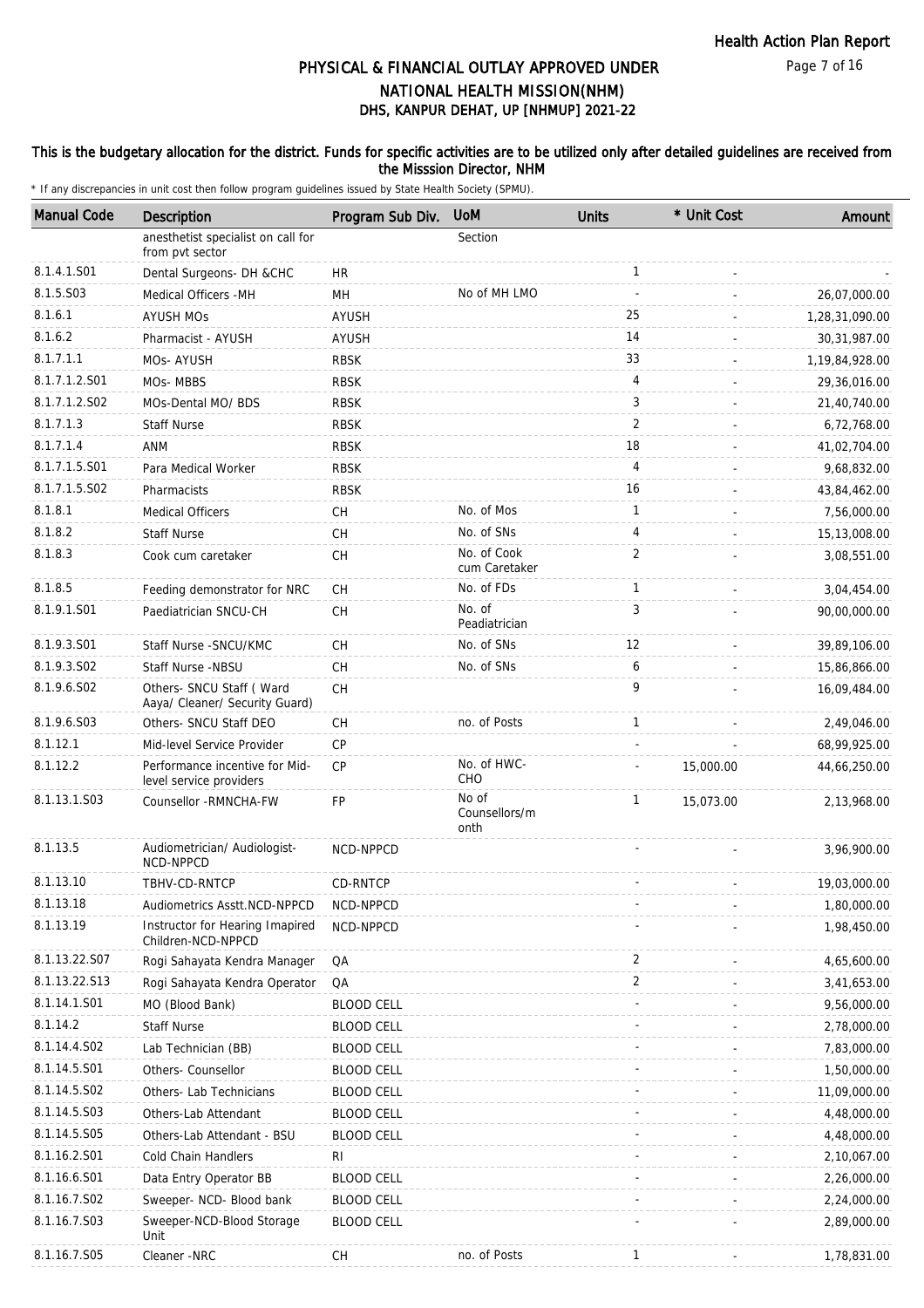Page 8 of 16

# DHS, KANPUR DEHAT, UP [NHMUP] 2021-22 PHYSICAL & FINANCIAL OUTLAY APPROVED UNDER NATIONAL HEALTH MISSION(NHM)

### This is the budgetary allocation for the district. Funds for specific activities are to be utilized only after detailed guidelines are received from the Misssion Director, NHM

| <b>Manual Code</b> | Description                                                                                  | Program Sub Div. | <b>UoM</b>                      | <b>Units</b>   | * Unit Cost  | Amount       |
|--------------------|----------------------------------------------------------------------------------------------|------------------|---------------------------------|----------------|--------------|--------------|
| 8.4.1              | Additional Allowances/<br>Incentives to Medical Officers                                     | <b>MH</b>        |                                 | 3              |              | 72,000.00    |
| 8.4.7              | Incentive to provider for PPIUCD FP<br>services @Rs 150 per PPIUCD<br>insertion              |                  | No of Cases                     | 4853           | 150.00       | 7,27,950.00  |
| 8.4.8              | Incentive to provider for PAIUCD FP<br>Services @Rs 150 per PAIUCD<br>insertion              |                  | No of Cases                     | 32             | 150.00       | 4,800.00     |
| 8.4.9              | Team based incentives for<br><b>Health &amp; Wellness Centers</b><br>(H&WC Sub Center)       | CP               | No of HWC                       |                | 11,000.00    | 32,75,250.00 |
| 8.4.10             | Team based incentives for<br>Health & Wellness Centers<br>(H&WC PHC)                         | CP               | No of HWC                       |                | 11,000.00    | 14,50,000.00 |
| 8.4.12.S01         | HRP identification and follow up<br>for ANM                                                  | MH               | No of HRP                       | 2500           | 200.00       | 5,00,000.00  |
| 8.4.12.S03         | Performance based Incentives to FP<br>RMNCHA Counselors in Family<br>Planning                |                  | No of Cases                     | 74             | 50.00        | 3,700.00     |
| 8.4.12.S04         | RI Cold chain handlers incentive                                                             | -RI              | Lumpsump                        | 13             | 2,400.00     | 3,74,400.00  |
| 9.2.1.1.7          | Training of Staff Nurses/ANMs /<br>LHVs in SBA                                               | Nursing          |                                 | $\mathbf{1}$   | 10,86,520.00 | 10,86,520.00 |
| 9.2.1.2.4          | Orienation activities on vitamin A CH<br>supplemenation and Anemia<br>Mukta Bharat Programme |                  | No of Batch                     | 19             |              | 68,500.00    |
| 9.2.1.2.19         | 4 days Trainings on IYCF for<br>MOs, SNs, ANMs of all DPs and<br>SCs                         | CH               | No of Batch                     | 6              |              | 4,88,400.00  |
| 9.2.1.2.20         | Orientation on National<br>Deworming Day                                                     | <b>RKSK</b>      | per participant                 | 117            | 100.00       | 2,33,800.00  |
| 9.2.1.3.2.S01      | Otr.Review/orientation meeting<br>at Block Level for ANM                                     | FP               | No of<br>Orientation<br>meeting | 40             | 1,000.00     | 40,000.00    |
| 9.2.1.3.23         | Training of Medical officers<br>(Injectible Contraceptive<br>Trainings)                      | <b>FP</b>        | No of Batch                     | $\mathbf{1}$   | 41,800.00    | 41,800.00    |
| 9.2.1.3.24         | Training of AYUSH doctors<br>(Injectible Contraceptive<br>Trainings)                         | <b>FP</b>        | No of Batch                     | $\mathbf{1}$   | 22,800.00    | 22,800.00    |
| 9.2.1.3.25         | Training of Nurses (Staff<br>Nurse/LHV/ANM) (Injectible<br>Contraceptive Trainings)          | FP               | No of Batch                     | $\overline{2}$ | 35,800.00    | 71,600.00    |
| 9.2.1.3.27.S01     | FP-LMIS training-Urban Staffs<br>and others                                                  | FP               |                                 | $\mathbf{1}$   | 46,900.00    | 46,900.00    |
| 9.2.1.3.27.S02     | FP-LMIS training- ASHA Sangni<br>Refresher                                                   | <b>FP</b>        |                                 | 3              | 4,900.00     | 14,700.00    |
| 9.2.1.4.13.C       | Any other (please specify) Kishor RKSK<br>Swasyhya Manch                                     |                  | No of Events                    | 22             | 5,000.00     | 1,10,000.00  |
| 9.2.1.7.1.S01      | Training under Immunisation-<br><b>CCH</b>                                                   | R <sub>l</sub>   | Lumpsump                        |                |              | 43,800.00    |
| 9.2.1.7.1.S02      | Training under Immunisation-<br>Data Handler                                                 | R <sub>l</sub>   | Lumpsump                        |                |              | 5,000.00     |
| 9.2.1.7.1.S03      | Training under Immunisation-<br><b>Health Worker</b>                                         | RI               | Lumpsump                        |                |              | 92,400.00    |
| 9.2.2.6.3          | Kayakalp Trainings                                                                           | QA               | <b>Districts</b>                | $\mathbf{1}$   | 33,000.00    | 33,000.00    |
| 9.2.2.7.2          | Training cum review meeting for MIS<br>HMIS & MCTS at District level                         |                  | No of<br>Participants           |                |              | 49,500.00    |
| 9.2.2.7.3          | Training cum review meeting for MIS<br>HMIS & MCTS at Block level                            |                  | No of<br>Participants           |                |              | 1,74,600.00  |
| 9.2.2.8.2          | Multi-skilling of ASHA, MPW ay<br>HWCs (SHC & PHC)                                           | CP               | Lumpsump                        |                |              | 11,50,000.00 |
| 9.2.2.8.5.S01      | Training of MPW and Asha                                                                     | CP               |                                 |                |              | 2,50,000.00  |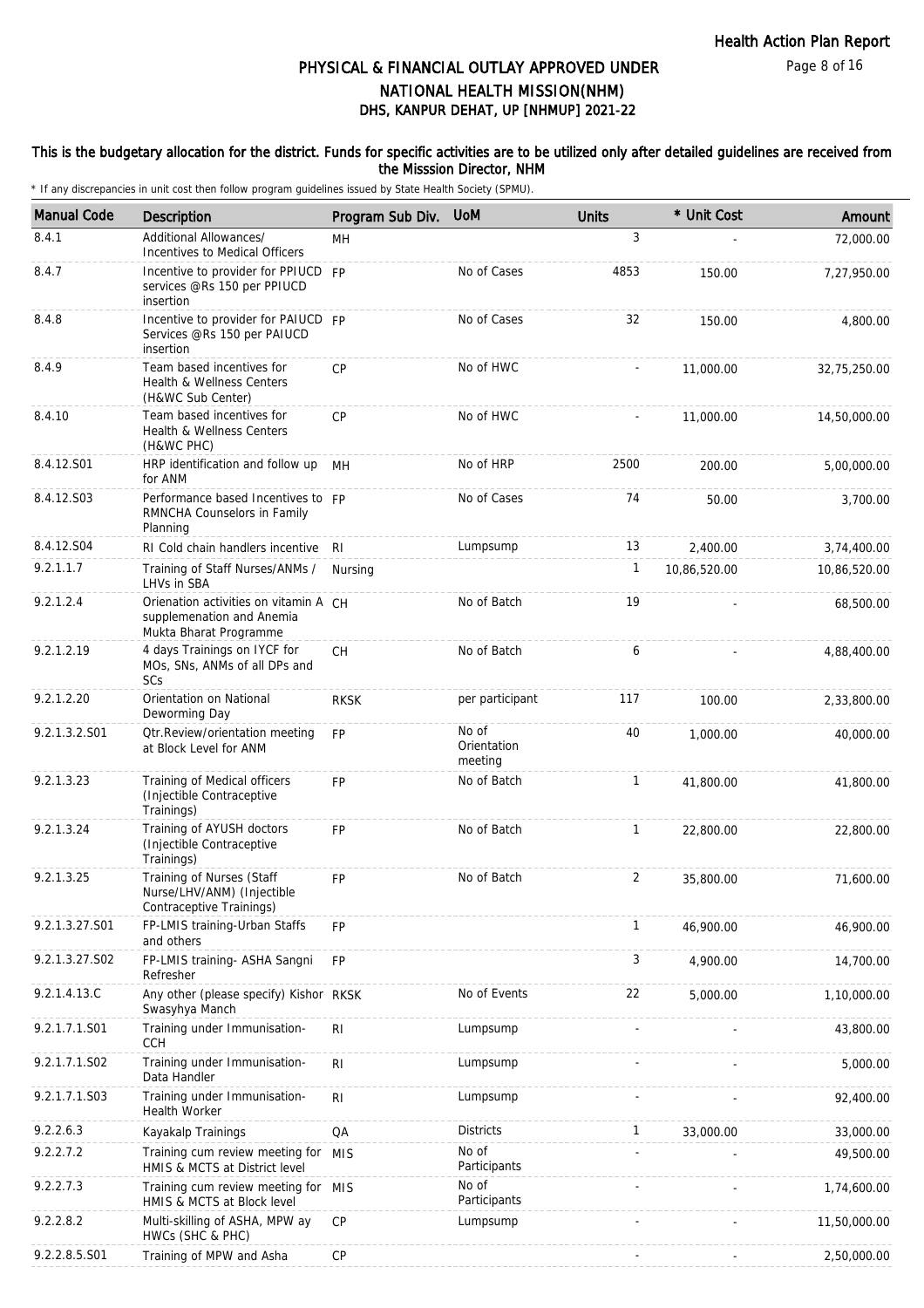### This is the budgetary allocation for the district. Funds for specific activities are to be utilized only after detailed guidelines are received from the Misssion Director, NHM

| <b>Manual Code</b> | Description                                                                                                    | Program Sub Div. | <b>UoM</b>         | <b>Units</b> | * Unit Cost | Amount      |
|--------------------|----------------------------------------------------------------------------------------------------------------|------------------|--------------------|--------------|-------------|-------------|
| 9.2.2.8.5.S02      | Training of MO and SN                                                                                          | <b>CP</b>        |                    |              |             | 4,37,500.00 |
| 9.2.2.8.5.S03      | Cost of Yoga Sessions                                                                                          | <b>CP</b>        |                    |              |             | 3,72,750.00 |
| 9.2.3.1.5          | Data Managers (2days)                                                                                          | CD-IDSP          |                    |              |             | 18,400.00   |
| 9.2.3.2.1          | Training / Capacity Building<br>(Malaria)                                                                      | CD-NVBDCP        |                    |              |             | 84,000.00   |
| 9.2.3.4.1          | Trainings under RNTCP                                                                                          | CD-RNTCP         |                    |              |             | 2,30,000.00 |
| 9.2.3.5.5          | 1 day training of DEO of the<br>Treatment sites (MTC/TCs)                                                      | CD-NVHCP         |                    |              |             | 3,000.00    |
| 9.2.4.2.1          | Training of PHC Medical Officers,<br>Nurses, Paramedical Workers &<br>Other Health Staff working<br>under NMHP | NCD-NMHP         | No of Distrcts     | 1            |             | 50,000.00   |
| 9.2.4.3.1          | Training of doctors and staff at<br>DH Level under NPHCE                                                       | NCD-NPHCE        |                    | $\mathbf{1}$ |             | 40,000.00   |
| 9.2.4.4.1          | Trainings for District Tobacco<br><b>Control Centre</b>                                                        | NCD-NTCP         |                    | $\mathbf{1}$ |             | 1,00,000.00 |
| 9.2.4.5.2          | District NCD Cell                                                                                              | NCD-NPCDCS       |                    | $\mathbf{1}$ |             | 2,00,000.00 |
| 9.2.4.9            | Trainings of Medical Officers,<br>Health Workers and Programme<br>officers under NPCCHH                        | NCD-NPCCHH       |                    | $\mathbf{1}$ |             | 70,000.00   |
| 9.5.29.13.S04.02   | Scaling up Nurse Mentoring<br>Program Honorarium                                                               | Nursing          |                    | 1            |             | 6,00,000.00 |
| 9.5.29.13.S04.03   | Scaling up Nurse Mentoring<br>Program Yearly TA DA                                                             | Nursing          |                    | $\mathbf{1}$ |             | 30,000.00   |
| 9.5.29.13.S04.04   | Scaling up Nurse Mentoring<br>Program Register                                                                 | Nursing          |                    | $\mathbf{1}$ |             | 2,500.00    |
| 9.2.3.6.1          | Trainings of Medical Officers and CD-NRCP<br>Health Workers under NRCP                                         |                  |                    |              |             | 72,450.00   |
| 10.1.1.S01         | Community Base Maternal death MH<br>Review                                                                     |                  | No of CBMDR        | 107          |             | 64,200.00   |
| 10.1.1.S02         | Incentive for Ist Responder<br>Maternal Death                                                                  | MH               | No of<br>Responder | 32           |             | 32,000.00   |
| 10.1.2             | Child Death Review                                                                                             | СH               | No of Distrcts     | 1            |             | 7,21,200.00 |
| 10.2.6.1           | a) Additional MF Survey                                                                                        | CD-NVBDCP        |                    |              |             | 70,000.00   |
| 10.2.6.2           | b) ICT Survey                                                                                                  | CD-NVBDCP        |                    |              |             | 3,00,000.00 |
| 11.1.2.4.S01       | Celebration of New Born Care<br>Week                                                                           | <b>IEC</b>       | No of Distrcts     |              | 25,000.00   | 25,000.00   |
| 11.1.2.4.S02       | Celebration of Breastfeeding<br>Week                                                                           | <b>IEC</b>       |                    |              | 40,000.00   | 40,000.00   |
| 11.2.1.1           | Media Mix of Mid Media/ Mass<br>Media                                                                          | <b>IEC</b>       |                    | 11           |             | 60,000.00   |
| 11.1.3.1           | Media Mix of Mid Media/ Mass<br>Media                                                                          | IEC              |                    |              |             | 30,000.00   |
| 11.1.3.3           | IEC & promotional activities for<br>World Population Day<br>celebration                                        | <b>FP</b>        | No of Events       | 11           |             | 1,70,000.00 |
| 11.1.3.4           | IEC & promotional activities for<br>Vasectomy Fortnight celebration                                            | <b>FP</b>        | No of Events       | 11           |             | 1,10,000.00 |
| 11.1.3.6           | Any Other IEC/BCC activities FP                                                                                | <b>IEC</b>       |                    |              |             | 15,240.00   |
| 11.1.5.2           | Any other IEC/BCC activities<br>(Wall Painting, Banner & Poster)                                               | R <sub>l</sub>   | Lumpsump           |              |             | 1,35,450.00 |
| 11.1.6.1.S01       | Creating awareness on declining<br>sex ratio issue (PNDT)- Block<br>Level                                      | <b>FP</b>        | No of Events       | 10           | 10,000.00   | 1,00,000.00 |
| 11.1.6.1.S02       | Creating awareness on declining FP<br>sex ratio issue (PNDT)- District<br>Level                                |                  | No of Events       | $\mathbf{1}$ | 25,000.00   | 25,000.00   |
| 11.1.7.1           | Health Education & Publicity for<br><b>NIDDCP</b>                                                              | NCD -NIDDCP      | <b>Districts</b>   |              |             | 13,000.00   |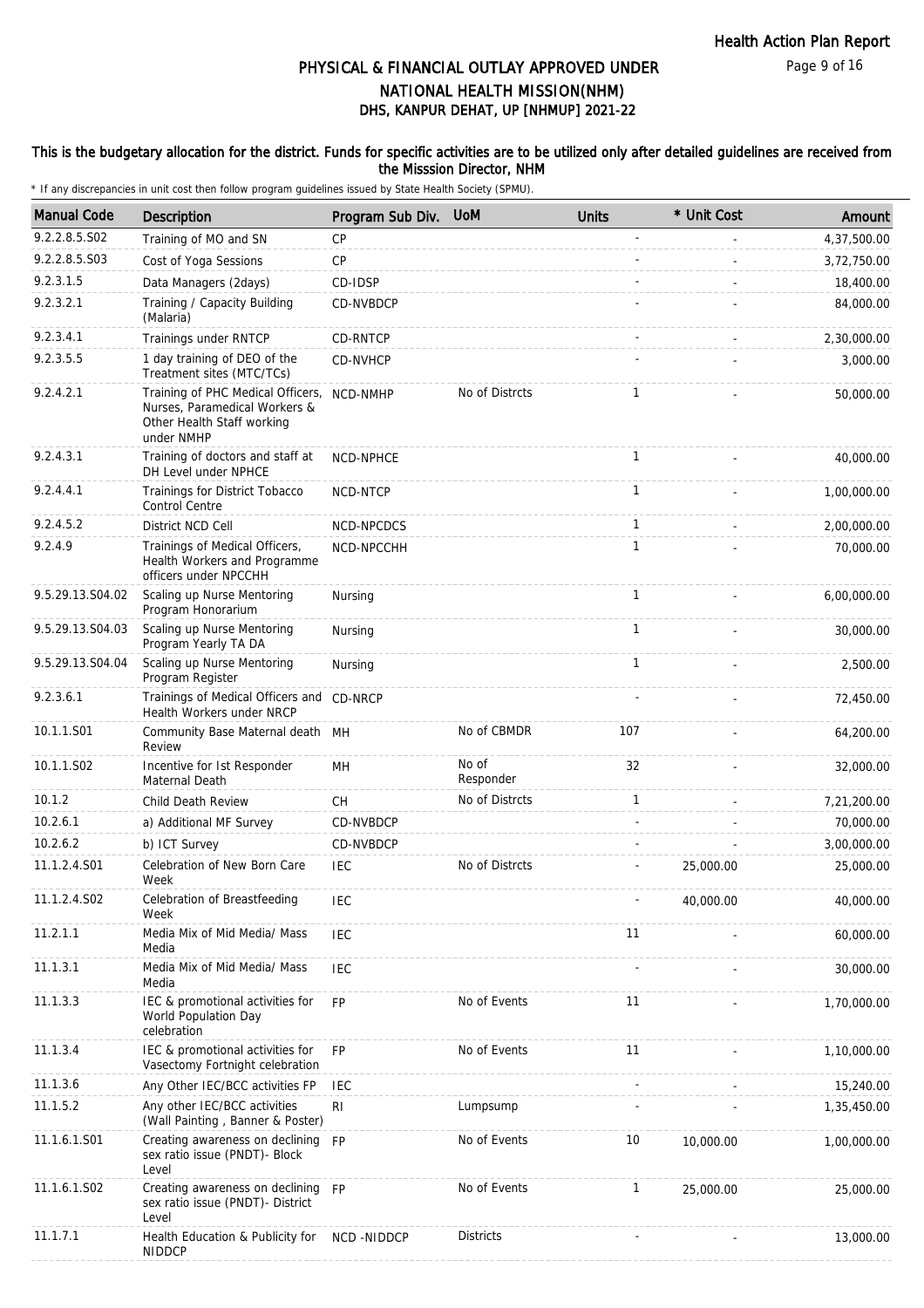Page 10 of 16

# DHS, KANPUR DEHAT, UP [NHMUP] 2021-22 PHYSICAL & FINANCIAL OUTLAY APPROVED UNDER NATIONAL HEALTH MISSION(NHM)

#### This is the budgetary allocation for the district. Funds for specific activities are to be utilized only after detailed guidelines are received from the Misssion Director, NHM

| <b>Manual Code</b> | Description                                                                                                                                                 | Program Sub Div.                         | <b>UoM</b>                  | <b>Units</b> | * Unit Cost | Amount       |
|--------------------|-------------------------------------------------------------------------------------------------------------------------------------------------------------|------------------------------------------|-----------------------------|--------------|-------------|--------------|
| 11.10.1.S04        | <b>VBD Promotional Activities</b>                                                                                                                           | <b>BLOOD CELL</b>                        |                             |              |             | 15,000.00    |
| 11.2.4             | IEC activities for Health &<br>Wellness centre (H&WC)                                                                                                       | <b>CP</b>                                |                             |              |             | 41,25,000.00 |
| 11.3.4             | IEC/BCC under NRCP: Rabies<br>Awareness and DO'S and Don'ts<br>in the event of Animal Bites                                                                 | CD-NRCP                                  |                             |              |             | 3,53,044.00  |
| 11.3.6             | <b>IEC/BCC under NVHCP</b>                                                                                                                                  | CD-NVHCP                                 |                             |              |             | 20,000.00    |
| 11.4.7             | <b>IEC on Climate Sensitive</b><br>Diseases at Block, District and<br>State level - Air pollution, Heat<br>and other relevant Climate<br>Sensitive diseases | NCD-NPCCHH                               |                             | $\mathbf{1}$ |             | 1,00,000.00  |
| 11.2.7.4           | Places covered with hoardings/<br>bill boards/ signage etc.                                                                                                 | <b>IEC</b>                               |                             |              | 4,500.00    | 5,40,000.00  |
| 11.2.7.5           | Usage of Folk media such as<br>Nukkad Natak/ mobile audio<br>visual services/ local radio etc.                                                              | <b>IEC</b>                               |                             |              |             | 1,80,000.00  |
| 11.2.7.7           | State-level IEC Campaigns/Other IEC<br><b>IEC Campaigns</b>                                                                                                 |                                          |                             |              |             | 2,80,000.00  |
| 11.3.1.1           | <b>IEC/BCC</b> for Malaria                                                                                                                                  | CD-NVBDCP                                |                             |              |             | 35,000.00    |
| 11.3.1.2           | IEC/BCC for Social mobilization<br>(Dengue and Chikungunya)                                                                                                 | CD-NVBDCP                                |                             |              |             | 20,000.00    |
| 11.3.1.3           | IEC/BCC specific to J.E. in<br>endemic areas                                                                                                                | CD-NVBDCP                                |                             |              |             | 50,000.00    |
| 11.3.2.1           | IEC/BCC: Mass media, Outdoor<br>media, Rural media, Advocacy<br>media for NLEP                                                                              | CD-NLEP                                  |                             |              |             | 98,000.00    |
| 11.3.3.1           | ACSM (State & district)                                                                                                                                     | <b>CD-RNTCP</b>                          |                             |              |             | 1,10,000.00  |
| 11.3.3.2           | TB Harega Desh Jeetega<br>Compaign                                                                                                                          | <b>CD-RNTCP</b>                          |                             |              |             | 10,000.00    |
| 11.4.2.1           | Translation of IEC material and<br>distribution                                                                                                             | <b>NCD-NMHP</b>                          | No of Distrcts              | $\mathbf{1}$ |             | 4,00,000.00  |
| 11.4.3.2           | Celebration of days-ie<br>International Day for older<br>persons                                                                                            | NCD-NPHCE                                |                             | $\mathbf{1}$ |             | 2,00,000.00  |
| 11.4.4.1           | <b>IEC/SBCC for NTCP</b>                                                                                                                                    | NCD-NTCP                                 |                             | $\mathbf{1}$ |             | 7,00,000.00  |
| 11.4.5.2           | IEC/BCC for District NCD Cell                                                                                                                               | NCD-NPCDCS                               | No of Distrcts              | $\mathbf{1}$ |             | 3,00,000.00  |
| 11.4.9.1.1         | <b>IEC for NPPCD</b>                                                                                                                                        | NCD-NPPCD                                | Lumpsump                    |              |             | 1,00,000.00  |
| 11.2.7.2           | <b>Targeting Naturally Occurring</b><br>Gathering of People/ Health Mela                                                                                    | <b>IEC</b>                               |                             |              |             | 5,91,000.00  |
| 12.1.1.1           | Printing of MDR formats                                                                                                                                     | MН                                       | No of format                | 120          |             | 3,600.00     |
| 12.1.1.2           | Printing of MCP cards, safe<br>motherhood booklets etc.                                                                                                     | MH                                       | No of MCP<br>card           | 59100        |             | 10,04,700.00 |
| 12.1.1.3           | Printing of labor room registers<br>and casesheets/ LaQshya related<br>printing                                                                             | <b>MH</b>                                | No of Case<br>sheet         | 25400        |             | 2,54,000.00  |
| 12.1.1.4           | Printing cost for MAA<br>programme                                                                                                                          | $\mathsf{CH}% \left( \mathcal{M}\right)$ | No of Distrcts              | $\mathbf{1}$ |             | 19,968.00    |
| 12.1.1.5           | Any other (Printing of CAC<br>Format)                                                                                                                       | FP                                       | No of format                | 250          |             | 37,500.00    |
| 12.1.2.4           | Printing of Child Death Review<br>formats                                                                                                                   | СH                                       | No of format                | 64920        |             | 32,460.00    |
| 12.1.2.5           | Printing of compliance cards and CH<br>reporting formats for National<br>Iron Plus Initiative-for 6-59<br>months age group and for 5-10<br>years age group  |                                          | No of Register<br>/ Formats | $\mathbf{1}$ |             | 21,632.00    |
| 12.1.2.6           | Printing of IEC materials and<br>reporting formats etc. for<br>National Deworming Day                                                                       | <b>RKSK</b>                              |                             | 9490         |             | 2,77,225.00  |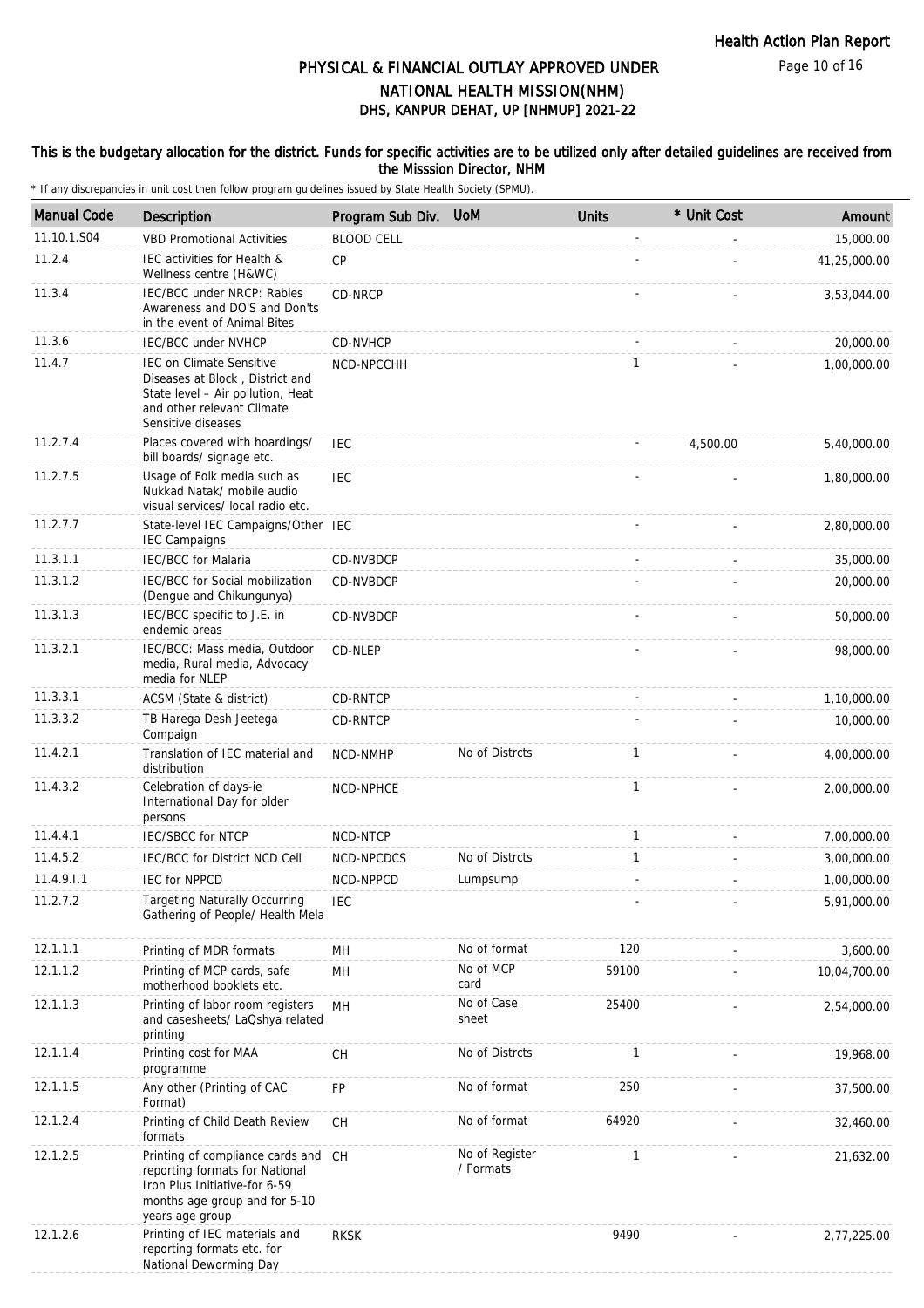### This is the budgetary allocation for the district. Funds for specific activities are to be utilized only after detailed guidelines are received from the Misssion Director, NHM

| <b>Manual Code</b> | Description                                                                                          | Program Sub Div. | <b>UoM</b>                    | <b>Units</b> | * Unit Cost | Amount       |
|--------------------|------------------------------------------------------------------------------------------------------|------------------|-------------------------------|--------------|-------------|--------------|
| 12.1.2.7           | Printing of IEC Materials and<br>monitoring formats for IDCF                                         | <b>CH</b>        | No of Distrcts                | 1            |             | 1,18,000.00  |
| 12.1.2.10          | Printing (SNCU data<br>management)                                                                   | CH               | No of Units                   | $\mathbf{1}$ |             | 1,00,000.00  |
| 12.1.2.11          | Printing of HBNC referral cards<br>and other formats                                                 | <b>CH</b>        | No of format                  | 330408       |             | 1,65,204.00  |
| 12.1.3.3           | Printing of FP Manuals,<br>Guidelines, etc.                                                          | <b>FP</b>        | Lumpsump                      | 1            |             | 1,18,960.00  |
| 12.1.6.1           | Printing and dissemination of<br>Immunization cards, tally sheets,<br>monitoring forms etc.          | R <sub>l</sub>   | No of<br><b>Benificieries</b> | 64078        |             | 6,40,780.00  |
| 12.3.4             | Printing for formats/registers<br>under NVHCP                                                        | <b>CD-NVHCP</b>  |                               |              |             | 5,500.00     |
| 12.3.5.1           | Printing of form P,L, S under<br>IDSP progrm                                                         | CD-IDSP          |                               |              |             | 37,960.00    |
| 12.3.6             | Printing fo formats for<br>monitoring and surrveilence<br><b>NRCP</b>                                | CD-NRCP          |                               |              |             | 45,229.00    |
| 12.2.8.S02         | Printing of Sub Centre and<br><b>VHSNC Register</b>                                                  | CP               |                               |              |             | 1,41,870.00  |
| 12.2.2.1           | Printing of ASHA diary                                                                               | <b>CP</b>        | No of ASHA &<br>AF            |              |             | 3,30,925.00  |
| 12.2.2.2           | Printing of ASHA Modules and<br>formats                                                              | CP               | Lumpsump                      |              |             | 68,225.00    |
| 12.2.2.3           | Printing of CBAC format                                                                              | CP               |                               |              |             | 17,60,000.00 |
| 12.2.3.1           | Printing of cards for screening of BLOOD CELL<br>children for hemoglobinopathies                     |                  | Lumpsump                      |              |             | 25,000.00    |
| 12.2.4.1           | Printing of HMIS Formats                                                                             | <b>MIS</b>       | Lumpsump                      |              |             | 47,574.00    |
| 12.2.4.3           | Printing of MCTS follow-up<br>formats/ services due list/ work<br>plan                               | <b>MIS</b>       | No of ASHA                    | 1700         |             | 61,196.00    |
| 12.2.5.1           | Printing Activites for Ayushman<br>Bharat H&WC                                                       | CP               | No.of Register                |              |             | 17,250.00    |
| 12.3.1.3           | Printing of recording and<br>reporting forms/registers for<br>Malaria                                | CD-NVBDCP        |                               |              |             | 25,000.00    |
| 12.3.2.1           | Printing works                                                                                       | CD-NLEP          |                               |              |             | 25,000.00    |
| 12.3.3.1           | Printing (ACSM)                                                                                      | <b>CD-RNTCP</b>  |                               |              |             | 2,50,000.00  |
| 12.3.3.2           | Printing                                                                                             | CD-RNTCP         |                               |              |             | 2,00,000.00  |
| 12.4.4.1           | Printing of Challan Books under<br><b>NTCP</b>                                                       | NCD-NTCP         |                               | $\mathbf{1}$ |             | 21,000.00    |
| 12.4.5.1           | Patient referral cards at PHC<br>Level                                                               | NCD-NPCDCS       | No of PHC                     | $\mathbf{1}$ |             | 90,000.00    |
| 12.4.5.2           | Patient referral cards at Sub-<br>centre level                                                       | NCD-NPCDCS       |                               |              |             | 2,71,250.00  |
| 13.1.3             | Quality Assurance Certifications,<br>Re-certification (National & State<br>Certification) under NQAS | QA               |                               | 2            |             | 1,80,000.00  |
| 13.2.1             | Assessments                                                                                          | QA               | No of Units                   |              | 8,000.00    | 16,000.00    |
| 13.2.2             | Kayakalp Awards                                                                                      | QA               |                               | 5            |             | 5,00,000.00  |
| 14.2.3.S02         | Implementation of FP-LMIS<br>District-Transportation Cost                                            | <b>FP</b>        | Yearly                        | 1            | 74,973.00   | 74,973.00    |
| 14.2.4.1           | Alternative vaccine delivery in<br>hard to reach areas                                               | R <sub>l</sub>   | No of Session                 | 1560         | 200.00      | 3,12,000.00  |
| 14.2.5             | Alternative Vaccine Delivery in<br>other areas                                                       | R <sub>l</sub>   | No of Session                 | 21792        | 90.00       | 19,61,280.00 |
| 14.2.6             | POL for vaccine delivery from<br>State to district and from district<br>to PHC/CHCs                  | RI.              | <b>Districts</b>              | 1            | 2,00,000.00 | 2,00,000.00  |
| 14.2.7             | Cold chain maintenance                                                                               | R <sub>1</sub>   | No of Points                  |              |             | 33,000.00    |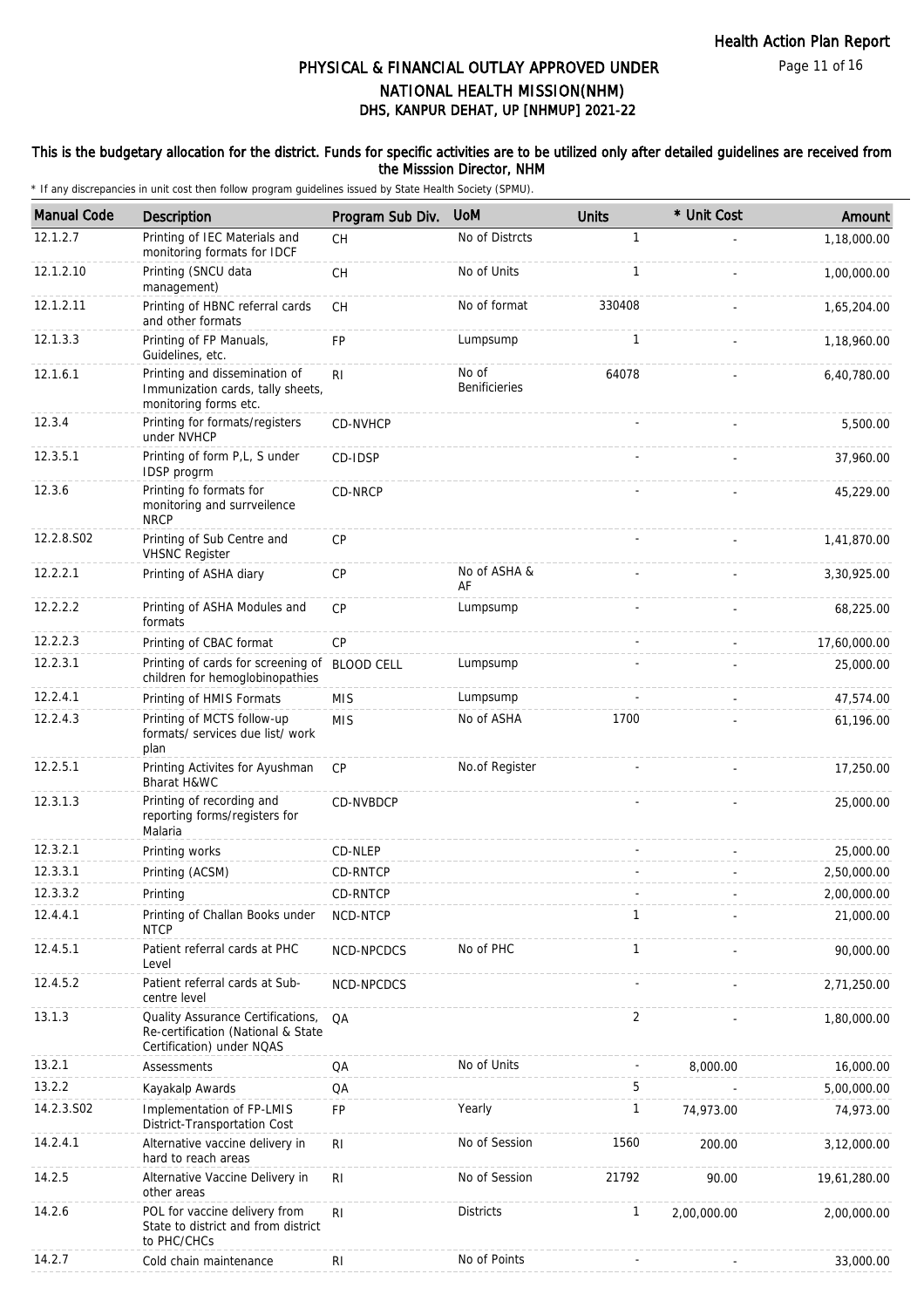#### This is the budgetary allocation for the district. Funds for specific activities are to be utilized only after detailed guidelines are received from the Misssion Director, NHM

| <b>Manual Code</b> | Description                                                                                                                         | Program Sub Div. | <b>UoM</b>                              | <b>Units</b> | * Unit Cost | Amount       |
|--------------------|-------------------------------------------------------------------------------------------------------------------------------------|------------------|-----------------------------------------|--------------|-------------|--------------|
| 14.2.11            | Vehicle Hiring (NTEP)                                                                                                               | CD-RNTCP         |                                         |              |             | 88,000.00    |
| 14.2.13            | Sample transportation cost<br>under NVHCP                                                                                           | CD-NVHCP         |                                         |              |             | 12,000.00    |
| 14.2.14.S01        | Other Oprational Cost for State,<br>Regional and District Drug Ware<br>Houses                                                       | R <sub>1</sub>   |                                         |              |             | 9,74,148.00  |
| 15.4.2             | Reimbursement for cataract<br>operation for NGO and Private<br>Practitioners                                                        | <b>NCD-NPCB</b>  | No of Cases                             |              |             | 36,91,200.00 |
| 15.3.3.3           | Private Provider Incentive                                                                                                          | CD-RNTCP         |                                         |              |             | 2,25,600.00  |
| 15.3.1.2           | Inter-sectoral convergence                                                                                                          | CD-NVBDCP        |                                         |              |             | 7,000.00     |
| 16.1.1.1.1         | State                                                                                                                               | <b>PM</b>        |                                         | 31           |             | 9,300.00     |
| 16.1.1.4           | Prepare detailed operational plan RBSK<br>for RBSK across districts<br>(including cost of plan)                                     |                  | No of Block                             | 10           | 500.00      | 5,000.00     |
| 16.1.1.6           | To develop micro plan at sub-<br>centre level                                                                                       | R <sub>1</sub>   | No of Sub<br>Centre                     | 248          | 100.00      | 24,800.00    |
| 16.1.1.7           | For consolidation of micro plans<br>at block level                                                                                  | R <sub>l</sub>   | No of Block                             | 14           | 1,000.00    | 14,000.00    |
| 16.1.2.1.6         | Review meetings/ workshops<br>under RKSK                                                                                            | <b>RKSK</b>      |                                         | 2            |             | 10,000.00    |
| 16.1.2.1.7         | RBSK Convergence/Monitoring<br>meetings                                                                                             | <b>RBSK</b>      | No of<br>Meetings                       | 3            | 500.00      | 15,000.00    |
| 16.1.2.1.14        | Quarterly review meetings<br>exclusive for RI at district level<br>with Block MOs, CDPO, and<br>other stake holders                 | R <sub>1</sub>   | No. of<br>Participants                  | 240          |             | 24,000.00    |
| 16.1.2.1.15        | Quarterly review meetings<br>exclusive for RI at block level                                                                        | R <sub>1</sub>   | Lumpsump                                |              |             | 44,000.00    |
| 16.1.2.1.16        | <b>IDSP Meetings</b>                                                                                                                | CD-IDSP          |                                         |              |             | 6,000.00     |
| 16.1.2.1.22        | Monthly meeting with the<br>hospital staff                                                                                          | NCD-NTCP         |                                         | $\mathbf{1}$ |             | 48,000.00    |
| 16.1.2.1.24        | Sensitization workshop/ Meeting<br>of the State Program Officers<br>and District level Health Officers                              | NCD-NPCCHH       |                                         | $\mathbf{1}$ |             | 25,000.00    |
| 16.1.2.1.28.S01    | District Level MDR Review<br>Meeting                                                                                                | MН               | No of District<br>level MDR<br>meetings | 6            |             | 18,000.00    |
| 16.1.2.2.3         | State/ District Quality Assurance QA<br>Unit (Monitoring & Supervision)                                                             |                  |                                         |              |             | 3,60,000.00  |
| 16.1.2.2.8         | Monitoring & Supervision<br>(Lymphatic Filariasis)                                                                                  | CD-NVBDCP        |                                         |              |             | 60,000.00    |
| 16.1.2.2.12        | District NCD Cell                                                                                                                   | NCD-NPCDCS       |                                         | 1            |             | 2,00,000.00  |
| 16.1.2.2.13        | Supervision and Monitoring                                                                                                          | CD-RNTCP         |                                         |              |             | 4,00,000.00  |
| 16.1.2.2.16        | Monitoring and Surveillance<br>(review meetings, Travel) under<br><b>NRCP</b>                                                       | CD-NRCP          |                                         |              |             | 50,000.00    |
| 16.1.3.1.1         | Mobility Support for SPMU/State                                                                                                     | ME               |                                         |              |             | 54,000.00    |
| 16.1.3.1.9         | Mobility support for Rapid<br>Response Team                                                                                         | CD-NVBDCP        |                                         |              |             | 67,500.00    |
| 16.1.3.1.13        | Vehicle Operation (POL) (NTEP)                                                                                                      | CD-RNTCP         |                                         |              |             | 6,55,000.00  |
| 16.1.3.1.14        | Vehicle hiring (NTEP)                                                                                                               | CD-RNTCP         |                                         |              |             | 5,94,000.00  |
| 16.1.3.1.18.2      | Hiring of Operational Vehicle<br>under NTCP                                                                                         | NCD-NTCP         |                                         | 1            |             | 4,80,000.00  |
| 16.1.3.3.1         | PM activities for World<br>Population Day' celebration<br>(Only mobility cost): funds<br>earmarked for district level<br>activities | <b>FP</b>        | No of Events                            | 1            | 20,000.00   | 20,000.00    |
| 16.1.3.3.2         | PM activities for Vasectomy                                                                                                         | FP               | No of Events                            | $\mathbf{1}$ | 5,000.00    | 5,000.00     |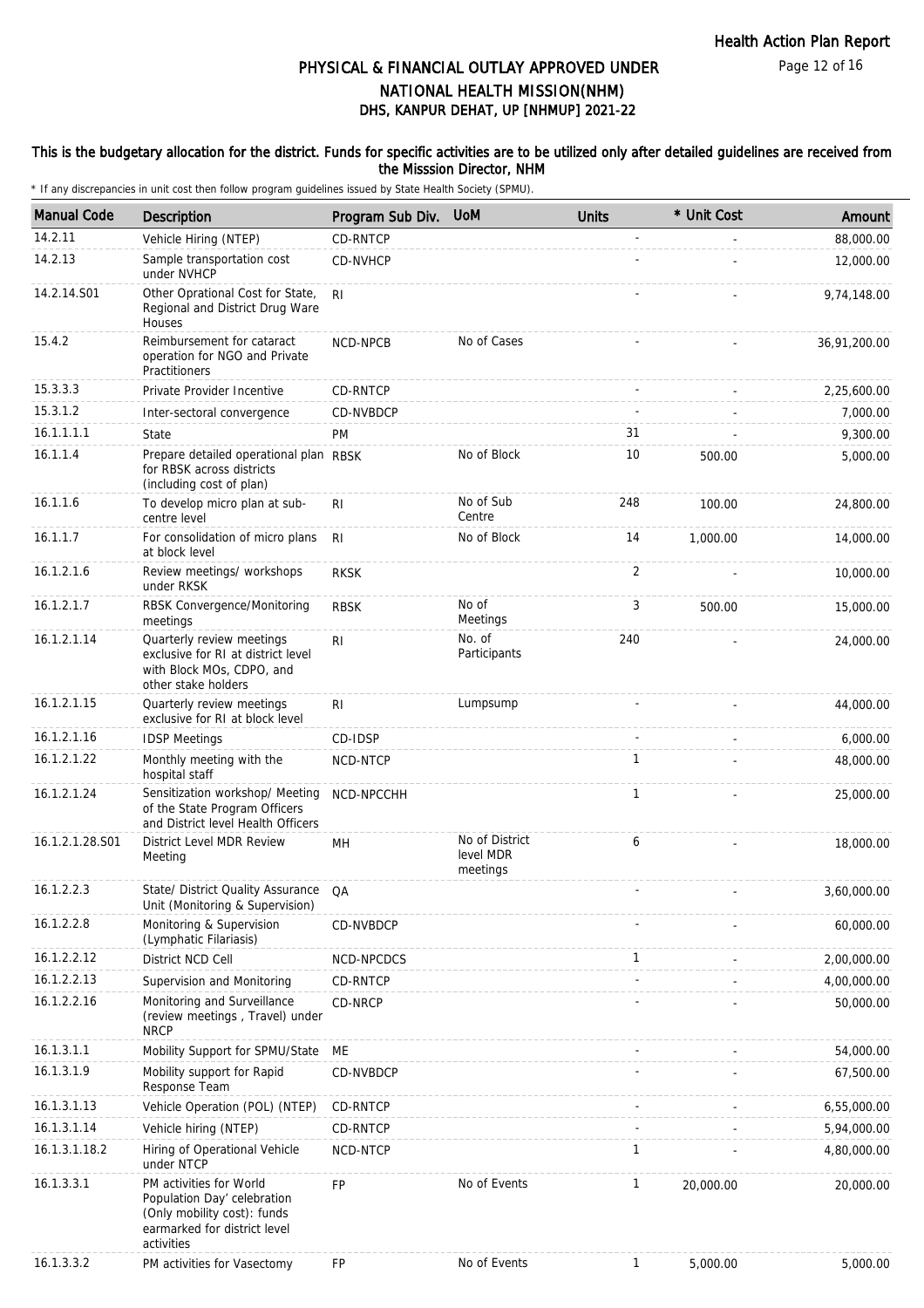#### This is the budgetary allocation for the district. Funds for specific activities are to be utilized only after detailed guidelines are received from the Misssion Director, NHM

| <b>Manual Code</b> | Description                                                                                                                                           | Program Sub Div. | <b>UoM</b>                                                      | <b>Units</b> | * Unit Cost | Amount       |
|--------------------|-------------------------------------------------------------------------------------------------------------------------------------------------------|------------------|-----------------------------------------------------------------|--------------|-------------|--------------|
|                    | Fortnight celebration (Only<br>mobility cost): funds earmarked<br>for district level activities                                                       |                  |                                                                 |              |             |              |
| 16.1.3.3.3.S01     | Mobility Support for District -<br>M&E                                                                                                                | <b>ME</b>        | 02 Taxis hired<br>at Dist. for SS<br>@33000/Vehic<br>le         | 24           | 33.000.00   | 7,92,000.00  |
| 16.1.3.3.3.S03     | Mobilty Support for CHO TA/DA                                                                                                                         | CP               | No. of CHO                                                      |              | 500.00      | 5,95,500.00  |
| 16.1.3.3.5         | Mobility Costs for ASHA<br>Resource Centre/ASHA<br>Mentoring Group (Kindly Specify)                                                                   | CP               |                                                                 |              |             | 10,000.00    |
| 16.1.3.3.7         | Mobility Support for supervision<br>for district level officers.                                                                                      | - RI             | No of Distrcts                                                  |              |             | 2,50,000.00  |
| 16.1.3.3.8         | MOBILITY: Travel Cost, POL,<br>etc. during outbreak<br>investigations and field visits for<br>monitoring programme activities<br>at DSU on need basis | CD-IDSP          |                                                                 |              |             | 2,70,000.00  |
| 16.1.3.3.9         | Monitoring, Evaluation &<br>Supervision & Epidemic<br>Preparedness (Only Mobility<br>Expenses)                                                        |                  |                                                                 |              |             | 1,98,000.00  |
| 16.1.3.3.10        | Travel expenses - Contractual<br>Staff at District level                                                                                              | CD-NLEP          |                                                                 |              |             | 25,000.00    |
| 16.1.3.3.11        | Mobility Support: District Cell                                                                                                                       | CD-NLEP          |                                                                 |              |             | 1,50,000.00  |
| 16.1.3.3.13        | Miscellaneous/ Travel                                                                                                                                 | NCD-NMHP         |                                                                 | $\mathbf{1}$ |             | 5,00,000.00  |
| 16.1.3.3.14        | <b>Enforcement Squads</b>                                                                                                                             | NCD-NTCP         |                                                                 | $\mathbf{1}$ |             | 10,000.00    |
| 16.1.3.3.16        | District NCD Cell (TA, DA, POL)                                                                                                                       | NCD-NPCDCS       |                                                                 | $\mathbf{1}$ |             | 2,00,000.00  |
| 16.1.3.3.17.S04    | Mobility Support for District<br>Maternal Health Consultant                                                                                           | MH               | No fo<br>Mentoring &<br>Support visit                           | 12           |             | 1,20,000.00  |
| 16.1.3.4.1         | PM activities for World<br>Population Day' celebration<br>(Only mobility cost): funds<br>earmarked for block level<br>activities                      | <b>FP</b>        | No of Events                                                    | 10           | 1,000.00    | 10,000.00    |
| 16.1.3.4.2         | PM activities for Vasectomy<br>Fortnight celebration (Only<br>mobility cost): funds earmarked<br>for block level activities                           | <b>FP</b>        | No of Events                                                    | 10           | 1,000.00    | 10,000.00    |
| 16.1.3.4.3.S01     | Mobility for Supportive<br>Supervision At Block Level-M&E                                                                                             | <b>ME</b>        | 01 Taxi hired<br>at Block level<br>for SS<br>@33000/Vehic<br>le |              | 33,000.00   | 39,60,000.00 |
| 16.1.3.4.3.S02     | Mobility Support &<br>Commnication cost for BCPM                                                                                                      | <b>CP</b>        | No. of BCPM                                                     |              | 5.100.00    | 6,12,000.00  |
| 16.1.3.4.5.S01     | Communication Cost for HWC<br>Staff                                                                                                                   | <b>CP</b>        |                                                                 |              |             | 4,96,250.00  |
| 16.1.4.1.1         | JSY Administrative Expenses                                                                                                                           | MH               | As per<br>Deliveries<br>Load                                    |              |             | 16,02,160.00 |
| 16.1.4.1.5         | Office expenses on telephone,<br>fax, Broadband Expenses &<br>Other Miscellaneous<br>Expenditures                                                     | CD-IDSP          |                                                                 |              |             | 1,80,000.00  |
| 16.1.4.1.10        | Office Operation (Miscellaneous) CD-RNTCP                                                                                                             |                  |                                                                 |              |             | 2,50,000.00  |
| 16.1.4.1.11        | Tobacco Cessation Centre (TCC): NCD-NTCP<br><b>Office Expenses</b>                                                                                    |                  |                                                                 | $\mathbf{1}$ |             | 1,00,000.00  |
| 16.1.4.2.1         | District Quality Assurance Unit<br>(Operational cost)                                                                                                 | QA               |                                                                 |              |             | 4,92,000.00  |
| 16.1.4.2.4         | Office operation & Maintenance - CD-NLEP                                                                                                              |                  |                                                                 |              |             | 35,000.00    |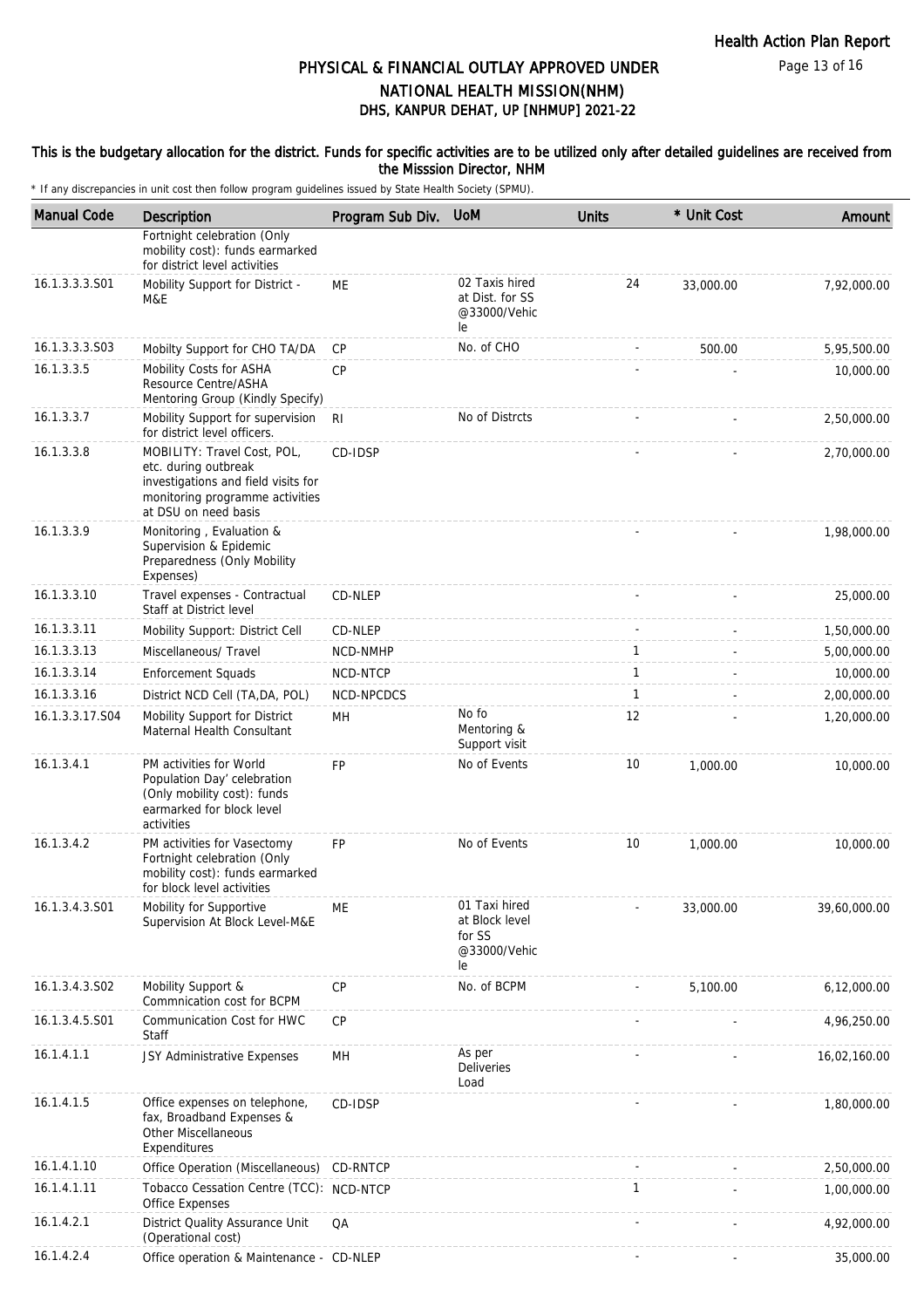Page 14 of 16

# DHS, KANPUR DEHAT, UP [NHMUP] 2021-22 PHYSICAL & FINANCIAL OUTLAY APPROVED UNDER NATIONAL HEALTH MISSION(NHM)

#### This is the budgetary allocation for the district. Funds for specific activities are to be utilized only after detailed guidelines are received from the Misssion Director, NHM

| <b>Manual Code</b> | <b>Description</b>                                                                                | Program Sub Div. UoM |                                      | <b>Units</b> | * Unit Cost | Amount       |
|--------------------|---------------------------------------------------------------------------------------------------|----------------------|--------------------------------------|--------------|-------------|--------------|
|                    | <b>District Cell</b>                                                                              |                      |                                      |              |             |              |
| 16.1.4.2.5         | District Cell - Consumables                                                                       | CD-NLEP              |                                      |              |             | 30,000.00    |
| 16.1.4.2.6         | Operational expenses of the<br>district centre : rent, telephone<br>expenses, website etc.        | NCD-NMHP             |                                      | $\mathbf{1}$ |             | 10,000.00    |
| 16.1.4.2.8         | District Tobacco Control Cell<br>(DTCC): Misc./Office Expenses                                    | NCD-NTCP             |                                      | $\mathbf{1}$ |             | 5,00,000.00  |
| 16.1.4.2.9         | District NCD Cell (Contingency)                                                                   | NCD-NPCDCS           |                                      | $\mathbf{1}$ |             | 1,00,000.00  |
| 16.1.4.3.1         | SNCU Data management<br>(excluding HR)                                                            | <b>CH</b>            | No of Units                          | $\mathbf{1}$ | 1.00.000.00 | 60,000.00    |
| 16.1.5.2.1         | Minor repairs and AMC of<br>IT/office equipment supplied<br>under IDSP                            | CD-IDSP              |                                      |              |             | 10,000.00    |
| 16.1.5.2.4         | Vehicle Operation (Maintenance)                                                                   | CD-RNTCP             |                                      |              |             | 36,000.00    |
| 16.1.5.3.1         | PM activities under Micronutrient RI<br>Supplementation Programme                                 |                      | Lumpsump                             |              |             | 2,32,000.00  |
| 16.1.5.3.3         | Concurrent Audit system                                                                           | <b>FD</b>            |                                      |              |             | 1,14,000.00  |
| 16.1.5.3.7         | Epidemic preparedness (Dengue<br>& Chikungunya)                                                   | CD-NVBDCP            |                                      |              |             | 35,000.00    |
| 16.1.5.3.16.S05    | <b>DPMU Operational Cost</b>                                                                      | <b>HR</b>            |                                      | $\mathbf{1}$ |             | 13,76,220.00 |
| 16.1.5.3.16.S06    | <b>BPMU Oprational Cost</b>                                                                       | <b>HR</b>            |                                      | 10           |             | 20,83,680.00 |
| 16.1.5.3.16.S09    | Oprational Cost for RBSK                                                                          | <b>RBSK</b>          | No of DEIC<br>Manager                | $\mathbf{1}$ | 10,000.00   | 10,000.00    |
| 16.1.5.3.16.S10    | Operational cost of RBSK-MHT                                                                      | <b>RBSK</b>          | No of Team                           | 20           | 14,000.00   | 2,80,000.00  |
| 16.1.5.3.16.S15    | Office & Administrative Expence<br>for State & District Rabies<br>Program                         | CD-NRCP              |                                      |              |             | 12,000.00    |
| 16.1.5.3.16.S18    | Office operational cost & other<br>office expences unedr NPCB                                     | NCD-NPCB             |                                      |              |             | 1,00,000.00  |
| 16.1.5.3.16.S22.   | Pol & Opex of DG set of Vaccine<br>Storage at District level & other<br>Cold Chain Point under RI | R <sub>l</sub>       | <b>Districts</b>                     |              | 1,20,000.00 | 1,20,000.00  |
| 16.1.5.3.16.S25    | Operational Cost for District<br>Maternal Health Consultant                                       | MН                   | No of monthly<br>operational<br>cost |              |             | 1,20,000.00  |
| 16.2.1.S02         | Data Entry Operator                                                                               | FP                   | No of<br>HR/MONTH                    | $\mathbf{1}$ | 14,071.00   | 2,55,259.00  |
| 16.2.1.S11         | Contigency District PCPNDT Cell                                                                   | <b>FP</b>            | No of<br>District/Month              | $\mathbf{1}$ | 5,000.00    | 5,000.00     |
| 16.2.2.S03         | District Level Mobility Support<br>for PNDT Team                                                  | <b>FP</b>            | No of Distrcts                       | $\mathbf{1}$ | 50,000.00   | 50,000.00    |
| 16.3.2.S01         | Mobility Support for HMIS &<br>MCTS Block Level                                                   | <b>MIS</b>           |                                      | 10           |             | 36,000.00    |
| 16.3.3.S01         | Operational cost for HMIS &<br>MCTS-AMC                                                           | <b>MIS</b>           |                                      |              |             | 96,800.00    |
| 16.3.3.S02         | Operational cost for HMIS &<br>MCTS-Internet                                                      | <b>MIS</b>           |                                      |              |             | 1,38,000.00  |
| 16.3.3.S03         | Operational cost for HMIS &<br>MCTS-Office Expenditure                                            | <b>MIS</b>           |                                      |              |             | 1,98,000.00  |
| 16.3.3.S04         | Operational cost for HMIS &<br>MCTS-Recurring Charges for<br><b>ANMOL Tablet</b>                  | <b>MIS</b>           |                                      | 227          |             | 8,17,200.00  |
| 16.4.2.1.1.S01     | District Programme Manager                                                                        | <b>HR</b>            |                                      | $\mathbf{1}$ |             | 6,61,632.00  |
| 16.4.2.1.1.S02     | <b>District Community Process</b><br>Manager                                                      | <b>HR</b>            |                                      | $\mathbf{1}$ |             | 5,38,488.00  |
| 16.4.2.1.1.S04     | District Accounts Manager                                                                         | <b>HR</b>            |                                      | $\mathbf{1}$ |             | 2,39,850.00  |
| 16.4.2.1.1.S05     | District Data Cum Account<br>Assistant                                                            | <b>HR</b>            |                                      | $\mathbf{1}$ |             | 3,67,548.00  |
| 16.4.2.1.1.S06     | DEIC manager                                                                                      | <b>RBSK</b>          |                                      | $\mathbf{1}$ |             | 5,02,080.00  |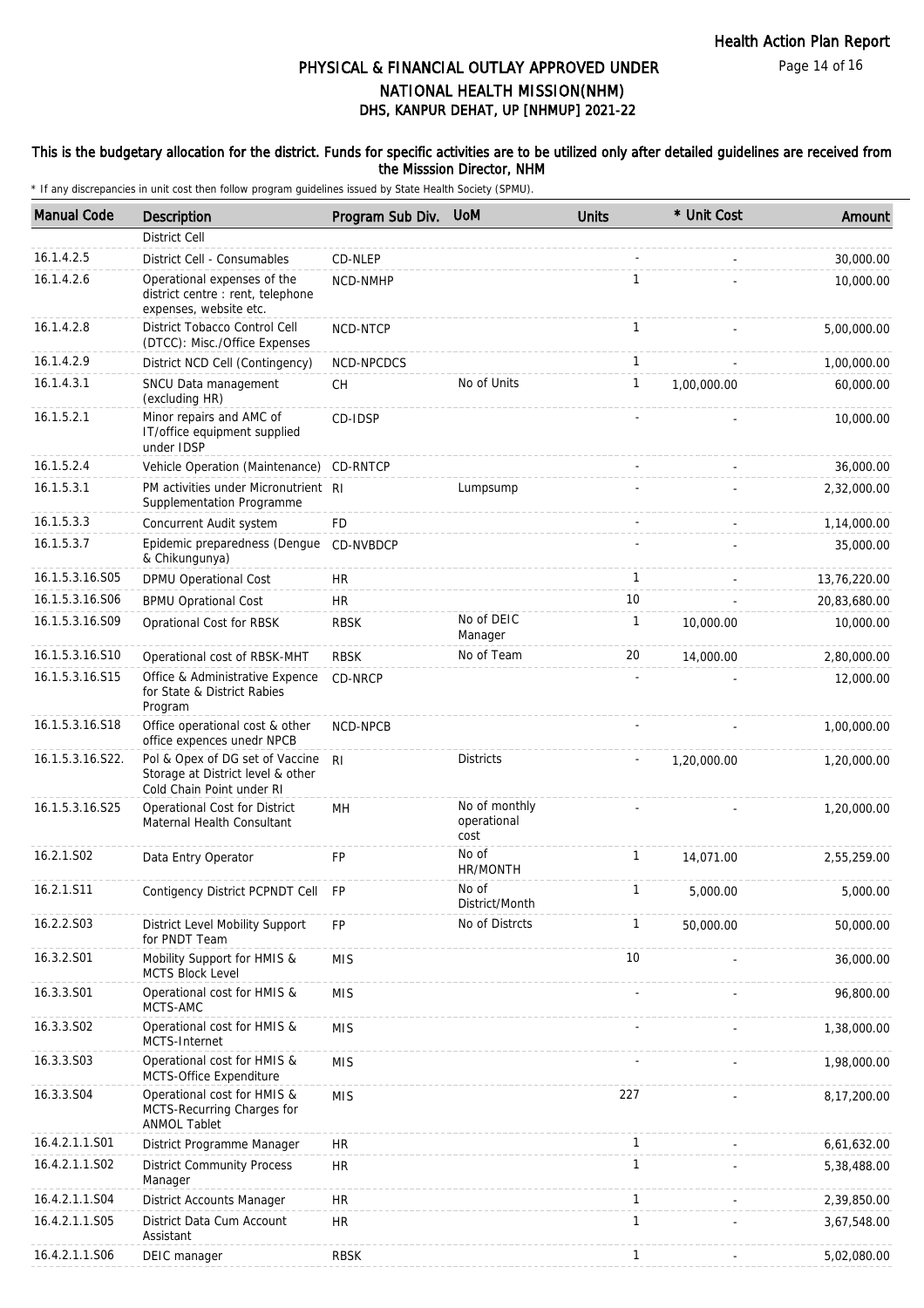Page 15 of 16

# DHS, KANPUR DEHAT, UP [NHMUP] 2021-22 PHYSICAL & FINANCIAL OUTLAY APPROVED UNDER NATIONAL HEALTH MISSION(NHM)

### This is the budgetary allocation for the district. Funds for specific activities are to be utilized only after detailed guidelines are received from the Misssion Director, NHM

| <b>Manual Code</b> | Description                                                                        | Program Sub Div. | <b>UoM</b>                      | <b>Units</b> | * Unit Cost | Amount       |
|--------------------|------------------------------------------------------------------------------------|------------------|---------------------------------|--------------|-------------|--------------|
| 16.4.2.1.1.S09     | Support Staff                                                                      | HR.              |                                 | $\mathbf{1}$ |             | 2,00,775.00  |
| 16.4.2.1.2.S02     | District Consultant(MH)                                                            | MH               | No of District<br>Consultant MH | $\mathbf{1}$ |             | 5,29,200.00  |
| 16.4.2.1.2.S04     | District Hospital Quality Manager QA                                               |                  |                                 | 2            |             | 9,26,000.00  |
| 16.4.2.1.2.S05     | <b>District Consultant Quality</b><br>Assurance                                    | QA               |                                 | $\mathbf{1}$ |             | 6,08,600.00  |
| 16.4.2.1.8.S01     | Programme cum Admin. Asst.                                                         | QA               |                                 | $\mathbf{1}$ |             | 2,34,915.00  |
| 16.4.2.2.2.S01     | District Epidemiologist-CD-IDSP                                                    | CD-IDSP          |                                 | $\sim$       |             | 8,78,644.00  |
| 16.4.2.2.2.S02     | District Leprosy Consultant-CD-<br><b>NLEP</b>                                     | CD-NLEP          |                                 |              |             | 5,54,791.00  |
| 16.4.2.2.2.S04     | District AES/JE Consultant                                                         | CD-NVBDCP        |                                 | $\mathbf{1}$ |             | 5,29,000.00  |
| 16.4.2.2.3.S01     | Programme Assistants/District<br>Technical Assitant-CD-NVBDCP-<br>AES/JE           | <b>CD-NVBDCP</b> |                                 | $\mathbf{1}$ |             | 2,87,639.00  |
| 16.4.2.2.4.S01     | Sr PMDT-TB HIV Coodinators                                                         | CD-RNTCP         |                                 |              |             | 4,68,846.00  |
| 16.4.2.2.4.S02     | PPM Coordinator-RNTCP                                                              | CD-RNTCP         |                                 |              |             | 4,69,000.00  |
| 16.4.2.2.4.S03     | District Programme Coordinator-<br><b>RNTCP</b>                                    | CD-RNTCP         |                                 |              |             | 5,59,000.00  |
| 16.4.2.2.5.S01     | District Data Manager-CD-IDSP                                                      | CD-IDSP          |                                 |              | ÷.          | 3,56,730.00  |
| 16.4.2.2.6.S01     | Senior Treatment<br>Supervisor(STS)                                                | CD-RNTCP         |                                 |              |             | 23,88,620.00 |
| 16.4.2.2.6.S03     | Senior TB Lab Supervisor(STLS)                                                     | CD-RNTCP         |                                 |              |             | 20,95,370.00 |
| 16.4.2.2.7.S01     | Accountant- Full time                                                              | CD-RNTCP         |                                 |              |             | 45,825.00    |
| 16.4.3.1.1.S01     | Block Programme Manager                                                            | <b>HR</b>        |                                 | 10           |             | 40,43,280.00 |
| 16.4.3.1.1.S02     | <b>Block Account Manager</b>                                                       | HR.              |                                 | 10           |             | 33,41,760.00 |
| 16.4.3.1.1.S03     | <b>Block Community Process</b><br>Manager                                          | CP               |                                 |              |             | 25,53,567.00 |
| 16.4.3.1.9.S03     | Data Entry Operator-HR                                                             | HR.              |                                 | 2            |             | 5,57,040.00  |
| 16.4.3.1.9.S04     | Data Entry Operator-MCTS OPR<br>820 MIS                                            | <b>MIS</b>       |                                 | 10           |             | 26,36,640.00 |
| 16.4.3.1.9.S05     | Data Entry Operator-MIS<br>Outsource                                               | <b>MIS</b>       |                                 | 1273         |             | 6,365.00     |
| 16.4.3.1.9.S07     | Data Entry Operator-RI                                                             | R <sub>l</sub>   |                                 |              |             | 2,84,004.00  |
| 16.4.3.1.9.S08     | Data Entry Operator-RNTCP                                                          | CD-RNTCP         |                                 |              |             | 3,65,000.00  |
| 16.4.3.1.9.S11     | Data Entry Operator- CD-IDSP                                                       | CD-IDSP          |                                 |              |             | 17,22,561.00 |
| 16.4.3.1.9.S13     | Data Entry Operator- NBCP-<br>District                                             | NCD-NPCB         |                                 |              |             | 1,67,080.00  |
| 17.2.1             | Telemedicine/ teleconsultation<br>facility under Ayushman Bharat<br>H&WC           | CP               |                                 |              |             | 15,66,000.00 |
| 17.8.S05           | Internet Cost to ASHA & AF at<br><b>HWC</b>                                        | <b>CP</b>        | No of ASHA &<br>AF              |              | 200.00      | 17,30,400.00 |
| 18.1.2             | Increasing accessibility and avail FP<br>of FP services at pub health<br>providers |                  | No of FDOS                      | 20           |             | 2,10,000.00  |
| 18.1.4             | Counseling training for Service<br>Provider                                        | FP               | No of Batch                     | $\mathbf{1}$ | 15,400.00   | 15,400.00    |
| U.1.1.1.2          | Support for implementation of<br><b>NVBDCP</b>                                     | CD-NVBDCP        |                                 |              |             | 2,47,300.00  |
| U.2.2.1            | Mobility support for ANM/LHV                                                       | <b>NUHM</b>      | No of ANM                       | 2            | 500.00      | 12,000.00    |
| U.2.3.1            | <b>UHNDs</b>                                                                       | <b>NUHM</b>      | No of ANM                       | 2            | 1,000.00    | 24,000.00    |
| U.3.1.1.1          | Incentives for routine activities                                                  | <b>NUHM</b>      | No of ASHA                      | 8            | 2,000.00    | 1,92,000.00  |
| U.3.1.1.3.S01      | Incentive for Health Promotion<br>Day for ASHAs                                    | <b>NUHM</b>      | No of ASHA                      | 8            | 200.00      | 19,200.00    |
| U.3.1.1.3.S02      | Incentive for PMMVY for ASHAs                                                      | <b>NUHM</b>      | No of<br>Benificary             | 112          | 100.00      | 11,200.00    |